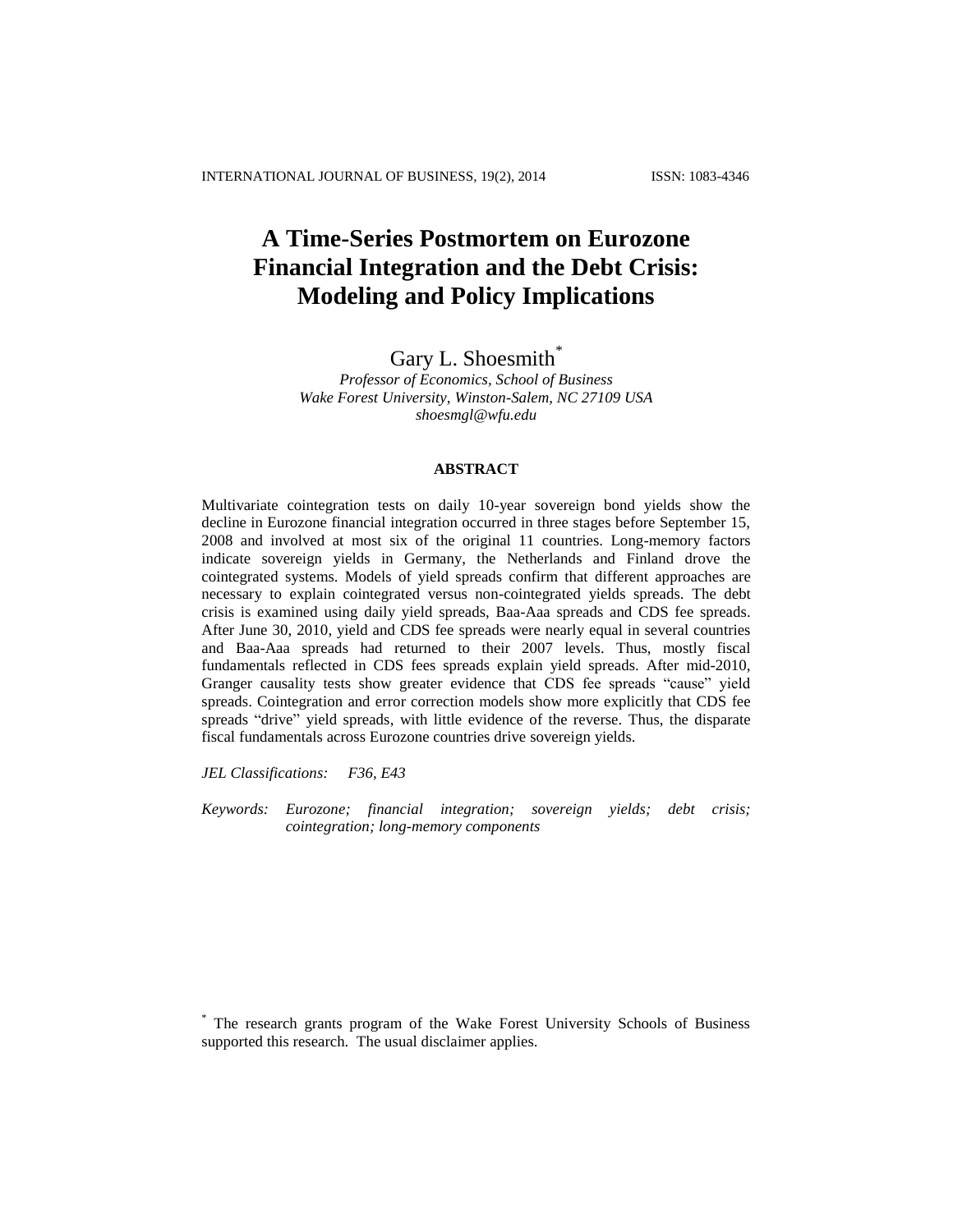# **I. INTRODUCTION**

The official integration of Eurozone financial markets was mostly a matter of membership in 1999 and resulted in sovereign yields converging across Eurozone countries, but yield spreads quickly diverged during the financial crisis. Using established time-series methods and more technical definitions of integration, the decline in financial integration is shown to have occurred in three stages during 2007- 2008 and effectively ended September 15, 2008 with the announced bankruptcy of Lehman Brothers. The sovereign debt crisis followed closely behind the financial crisis. The debt crisis is modeled here using daily 10-year sovereign yield spreads, U.S. Baa-Aaa corporate bond spreads and credit default swaps (CDS) fee spreads. <sup>1</sup> The results suggest different approaches to modeling yields and yield spreads across the original 11 Eurozone countries. Also, since mid-2010 the degree of fiscal integration has driven the degree of financial integration.

Financial markets in two or more countries are integrated if sovereign bonds in the countries pay the same interest rate (Jappelli and Pagano, 2010), with a similar result for equities. Implicit in this definition is that yields are cointegrated, since noncointegration means interest rates across countries drift apart for extended periods of time, violating the one-price condition. Thus, cointegrated sovereign yields with zero mean bond spreads represent financial integration. Cointegrated yields with small but statistically significant yield spreads suggest a weaker form of integration. Yields spreads that are non-cointegrated over time indicates the lack of integration.

Daily data are necessary to analyze day-to-day market dynamics across the Eurozone. Unfortunately, the use of daily data excludes important variables, such as quarterly government deficit- and debt-to-GDP ratios. However, using daily yields spreads, Baa-Aaa bond spreads and CDS fee spreads, together with the time-series techniques of cointegration, error correction, long-memory components and Granger causality, important insights can be obtained into modeling and interpreting day-to-day market dynamics involving sovereign yields and CDS fee spreads, plus the increased dependence between Eurozone fiscal fundamentals and financial integration.

Of particular interest in analyzing the financial crisis are the specific time intervals over which sovereign yields are cointegrated and the mean spreads versus Germany that occurred during those intervals. The three periods of cointegration identified during 2007-2008 show that sovereign yields for at most six of the original 11 Eurozone countries responded to one another and not just global and individualcountry risks identified in previous studies. Compared to the August 1 and August 7, 2007 breakpoints used in previous studies, the analysis here shows that the cointegration of Eurozone sovereign yields first ended on July 26, although this is a minor point. The results also show a substantial shock to yield spreads occurred on February 18, 2008, a more important and previously overlooked date, as yield spreads and cointegration tests show that the disruption on February 18, 2008 was larger than that in late July and early August.

Yield spreads increased rapidly after September 15, 2008. From September 15, 2008 to June 30, 2010, both Baa-Aaa spreads and CDS fee spreads appear to explain variations in yield spreads. However, from July 1, 2010 to March 31, 2012, daily yield spreads are roughly equal to CDS fee spreads for five countries (having mean differences of .30 percent or less). Baa-Aaa spreads had returned to their 2007 levels by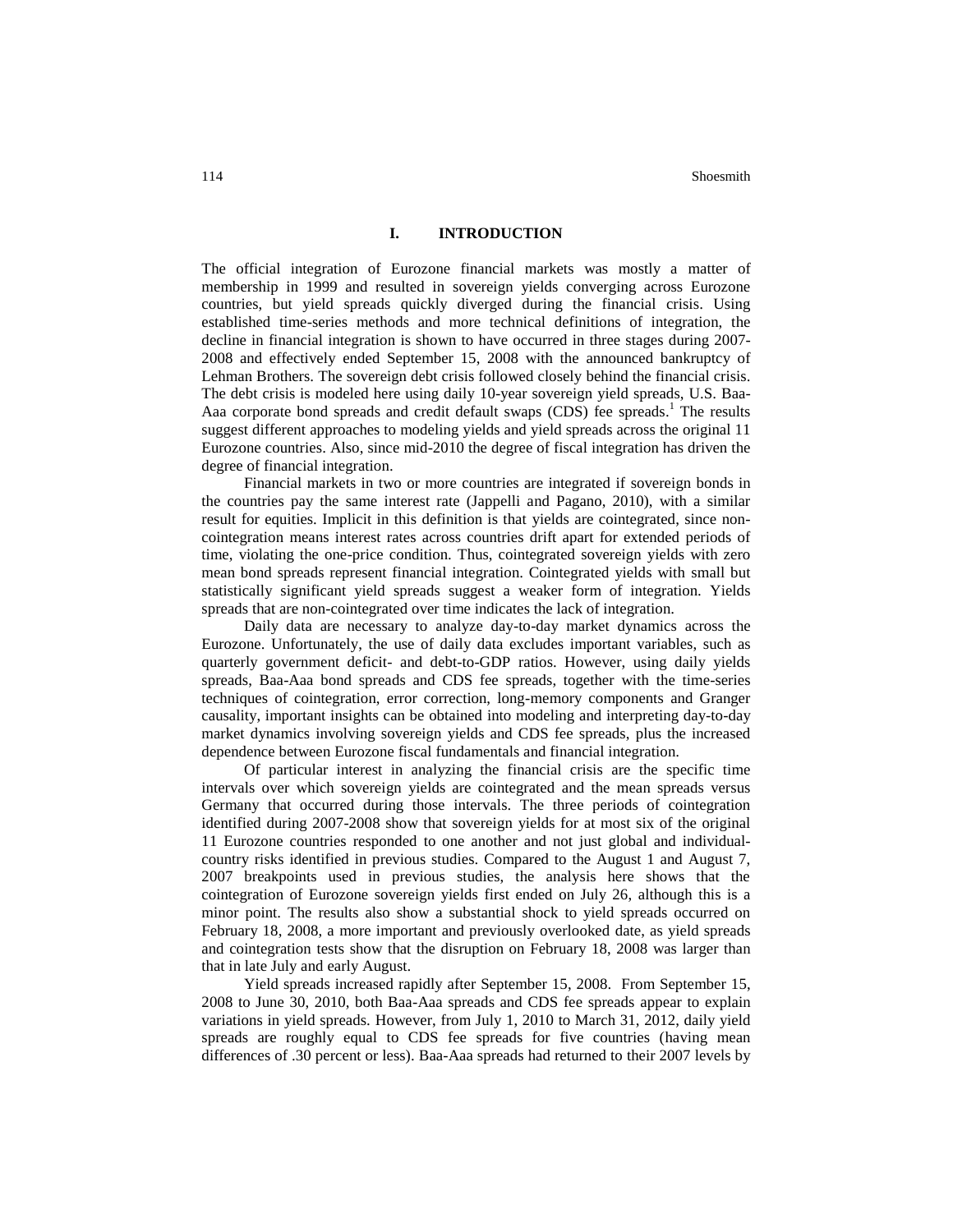late 2009. Models of yield spreads in both levels and differences confirm that Baa-Aaa spreads had little impact on yield spreads after June 30, 2010. Thus, CDS fees reflected mostly individual-country factors such as fiscal fundamentals. Granger causality and cointegration/error correction tests show that CDS fee spreads drive yield spreads. Thus, the degree of fiscal integration appears to drive the degree of financial integration.

The paper is organized as follows. Section II discusses recent related research. Section III includes the detailed analysis of the Eurozone financial crisis. The debt crisis is then addressed in Section IV, followed by summary remarks and suggestions for future research in Section V.

#### **II. LITERATURE REVIEW**

The results here extend and update the results in several recent studies on Eurozone financial integration. Pozzi and Wolswijk (2012) use weekly data to examine the timevarying financial integration of bond markets, focusing on Belgium, France, Italy, Germany and the Netherlands during 1995-2009. They derive an international capital asset pricing model (ICAPM) for government bonds. Risk premiums are driven by a country-specific factor and a common factor, which has a time-varying idiosyncratic impact on premiums. They allow for gradual convergence from the full ICAPM through the vanishing of the idiosyncratic factors and also allow for gradual equalization of the common factor. They conclude that the idiosyncratic factors were nearly eliminated by 2006, but reappeared due to the financial crisis in 2007. Thus, Pozzi and Wolswijk (2012) emphasize that adjustments in risk premiums were gradual and time-varying during the financial crisis. Bernoth and Erdogan (2012) use quarterly data to examine sovereign yield spreads across 10 EMU countries and also conclude that time-varying parameters gradually change and capture market reactions to loosening fiscal policies over time.

Favero and Missale (2012) use weekly yield spreads to assess the rationale for a common Eurobond jointly guaranteed by Eurozone members. They find default risk is the main driver of yield spreads and fiscal fundamentals matter in pricing default risk as it interacts with other countries' yield spreads. Using vector autoregression, they show that there is a relationship between yield spreads and fiscal fundamentals, but it is nonlinear and there is instability over time of the impact of the global spread variable on domestic spreads. They partition the data into sub-periods of roughly equal length; the "calm" period of August 2005 to August 2007, the financial crisis period of August 2007 to August 2009, and the euro-debt crisis of September 2009 to August 2011. They find that the coefficients of global spreads are unstable over time. As discussed below, the results here reinforce and extend Favero and Missales (2012) findings.

Maltritz (2012) takes a Bayesian approach to analyzing sovereign yield spreads, given the lack of consensus about the key determinants of yield spreads in the Eurozone, using annual panel data for 1999-2009 for Austria, Belgium, Finland, France, Greece, Ireland, the Netherlands, Italy, Portugal, and Spain. Maltritz (2012) experiments with 14 variables in explaining yield spreads and presents results for the entire period 1999-2009 and the pre-crisis period 1999-2007. The lack of degrees of freedom prevents an analysis of the post-crisis period. Maltitz (2012) finds that the most likely drivers of yield spreads are fiscal variables such as budget balance and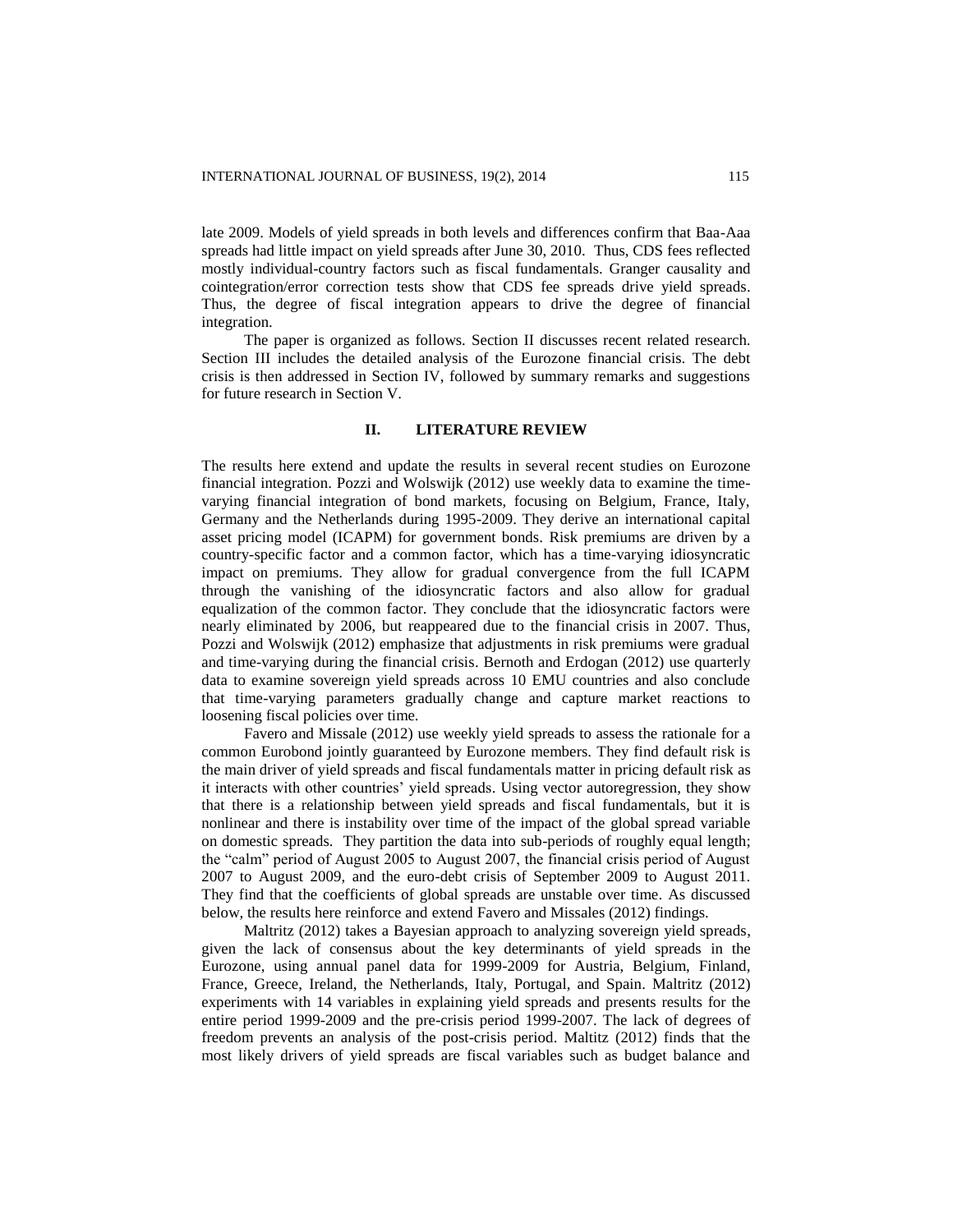government debt, plus external variables, such as terms of trade, trade balance and openness. Maltitz's (2012) evaluation of risks is more specific than that identified in previous studies and adds insights into the findings here involving default risk reflected in CDS fee spreads. At the same time, Maltitz (2012) pools data for the six countries found here to have cointegrated yields prior to September 15, 2008 with countries having non-cointegrated yields. Thus, additional insights are provided here by separating cointegrated and non-cointegrated countries.

Beirne (2012) analyzes spreads between the Euro Overnight Index Average (EONIA) and the minimum bid rate in open market operations of the ECB. Beirne's (2012) pre- and post-crisis sample periods are nearly identical to those determined here quantitatively. Specifically, using daily data, Beirne (2012) defines the pre-crisis period as June 29, 2006 to August 6, 2007, the Pre-Lehman Collapse period as August 7 to September 14, 2008 and the Post-Lehman Collapse period as September 15, 2008 to October 22, 2009. The main difference here is that, in Beirne's (2012) Pre-Lehman Collapse period, a separate shock to financial integration on February 18, 2008 is not included. Beirne's (2012) main finding is that, up until the Post-Lehman period, the EONIA spread was small and positive. Thereafter, the liquidity surplus from the fixed rate full allotment tendering arrangement in refinancing operations drove the widening of the spread.

The main purpose of this paper is not to chronicle specific events in the Eurozone crises, but rather to quantitatively identify breakpoints in the financial and debt crises and to assess the roles of global risk, default risk and cointegration among sovereign yields. Nevertheless, August 7, 2007 is generally accepted as the start date of the financial crisis. On that day, BNP Paribus suspended withdrawals from its three investment funds and suspended the calculation of net asset values. On August 9, central banks acknowledged the need to respond to the August 7 events.<sup>2</sup>

The July 26, 2007 breakpoint identified here occurred seven trading days before August 7. The July 26 date no doubt reflects other financial events occurring at that time. For example, the St. Louis Federal Reserve website noted above lists July 24, 2007 as the date of an SEC filing where Countrywide Financial Corporation warned of "difficult conditions." Also, on July 31 Bear Stearns liquidated two hedge funds invested in various types of mortgage-backed securities. As for the February 18, 2008 breakpoint that occurred several months later, Reuters (2008) and the St. Louis Federal Reserve website indicate that the nationalization of Northern Rock, the fifth largest mortgage bank in the U.K., was the most important financial event that day.

As mentioned above, the findings here reinforce and extend Favero and Missale's (2012) VAR results. The main contributions here result from analyzing the day-to-day market dynamics during the Eurozone financial and debt crises. First, using cointegration, error correction, and long-memory components analyses, the February 18, 2008 financial breakpoint is identified. Second, it is shown that the cointegrated sovereign yields for Germany, France, the Netherlands and Finland must be modeled and interpreted differently than other Eurozone countries. Also like Favero and Missale (2012), during the debt crisis default risk is shown to be the main driver of yield spreads and that fiscal fundamentals drive default risk. This result is based on a 100 trading day window, moving day-by-day from September 15, 2008 to March 31, 2012, monitoring the cointegration/error correction dynamics between yield and CDS fee spreads for five countries.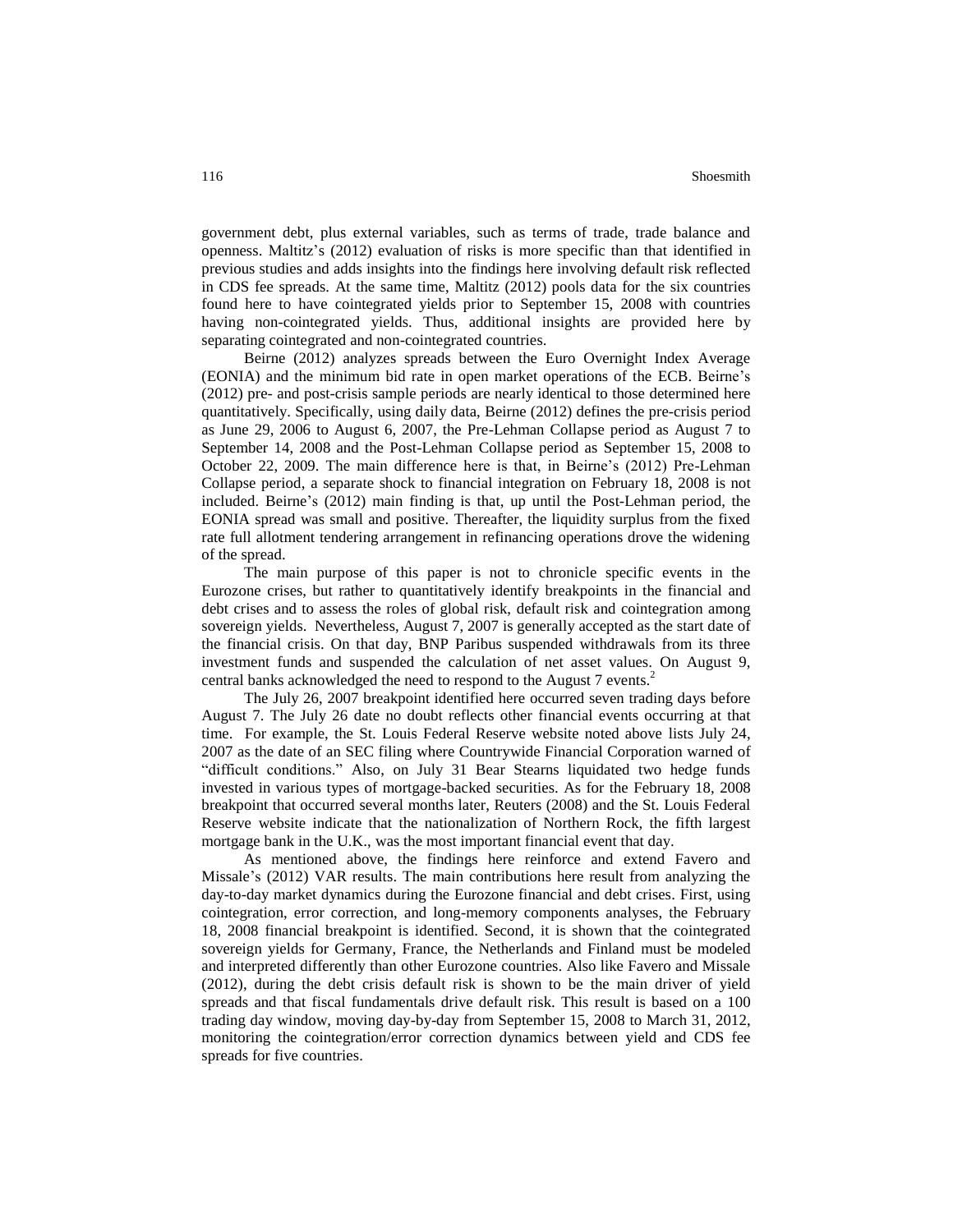#### **III. THE DECLINE IN EUROZONE FINANCIAL INTEGRATION, 2007-2008**

The first objective of this study is to scan daily sovereign yields over the years 2007- 2012 for all fully integrated multivariate cointegrated systems within the original Eurozone countries. Daily 10-year sovereign yields are used for April 1, 2007 to March 31, 2012 for each of the 11 countries except Luxembourg.<sup>3</sup> In the extreme, it might be found that all 10 countries' yields are financially integrated over the entire 2007-2012 period (i.e., having cointegrated yields and yield spreads versus Germany that are statistically insignificant) or, at the other extreme, not one pair of countries have cointegrated yields over any extended time interval. This is done by first examining the 2007-2012 period day-by-day using bivariate cointegration tests, then testing for multivariate cointegration involving the most likely countries and time intervals.

Pairwise cointegration tests are conducted by regressing each country's yield spread versus Germany on a constant term  $\beta_0$ . This forces the cointegration parameter  $\beta_l$  in the cointegration regression  $R10_{i,t} = \beta_0 + \beta_l R10_{GM,t} + e_t$  to be 1.0, where  $R10_{i,t}$  is the 10-year government bond rate for each country *i* other than Germany (*GM*). There are several reasons for restricting  $\beta_l$  to be 1.0. First, it is the appropriate value for the cointegrating parameter. If a system of *n* interest-rate series is fully integrated with *r =*   $n -1$  cointegration vectors, the parameters in each vector sum to zero. By substitution, this leads to the result that, except for differences in means, the *n* interest-rate series are equal, which is consistent with financial integration. In Gonzalo and Granger's (1995) example of interest rates, the  $r = n - 1$  cointegrating vectors sum to near zero, but they do not test the zero-sum condition, as is done here. For other examples of integrated bond yields, including hypothesis tests, see Patel and Shoesmith (2004).

Second, regressing one bond yield on another can produce misleading results. For example, regressing yields for the Netherlands on Germany's rates for April 1, 2007 to July 25, 2007 (the first cointegrated period), the *β<sup>1</sup>* estimate (standard error) is 1.020 (.009), the CRDW = 1.014 and the augmented Dickey-Fuller (ADF) test statistic  $\delta$  for the cointegration equation errors is -4.94 (see Dickey and Fuller, 1979 and 1981). Thus, both CRDW and ADF tests indicate cointegration, but the hypothesis of  $\beta_1 = 1$  is rejected and the coefficient of 1.020 means yield spreads gradually expand while interest rates increase and shrink when interest rates fall, both inconsistent with financial integration. Finally, forcing  $\beta_l = 1$ , the constant  $\beta_0$  becomes the mean yield spread over the estimation interval, which is of interest in evaluating financial integration.

In the bivariate tests, for practical reasons, only the CRDW statistic is used to test for cointegration. With more than 11,300 bivariate cointegration tests conducted in the study, the CRDW offers a convenient, familiar and comparable measure to test for cointegration across countries and time intervals. In comparison, the ADF test statistic  $\delta$  is sensitive to the number of lagged  $\Delta e_t$  included in each test and, therefore, provides less useful information in judging the relative degree of cointegration across large numbers of cases.

As for the multivariate tests, by definition, a vector  $x_t$  of *n* time series, each I (1), is said to be cointegrated if there is an  $n \times r$  vector  $\alpha$  such that  $z_t = \alpha x$  is stationary. With *r* cointegration vectors, there are *n* - *r* remaining unit root combinations, which are called common trends. Following Gonzalo and Granger (1995), each individual series in  $x_t$  is adjusted to have a mean of zero, which is computationally equivalent to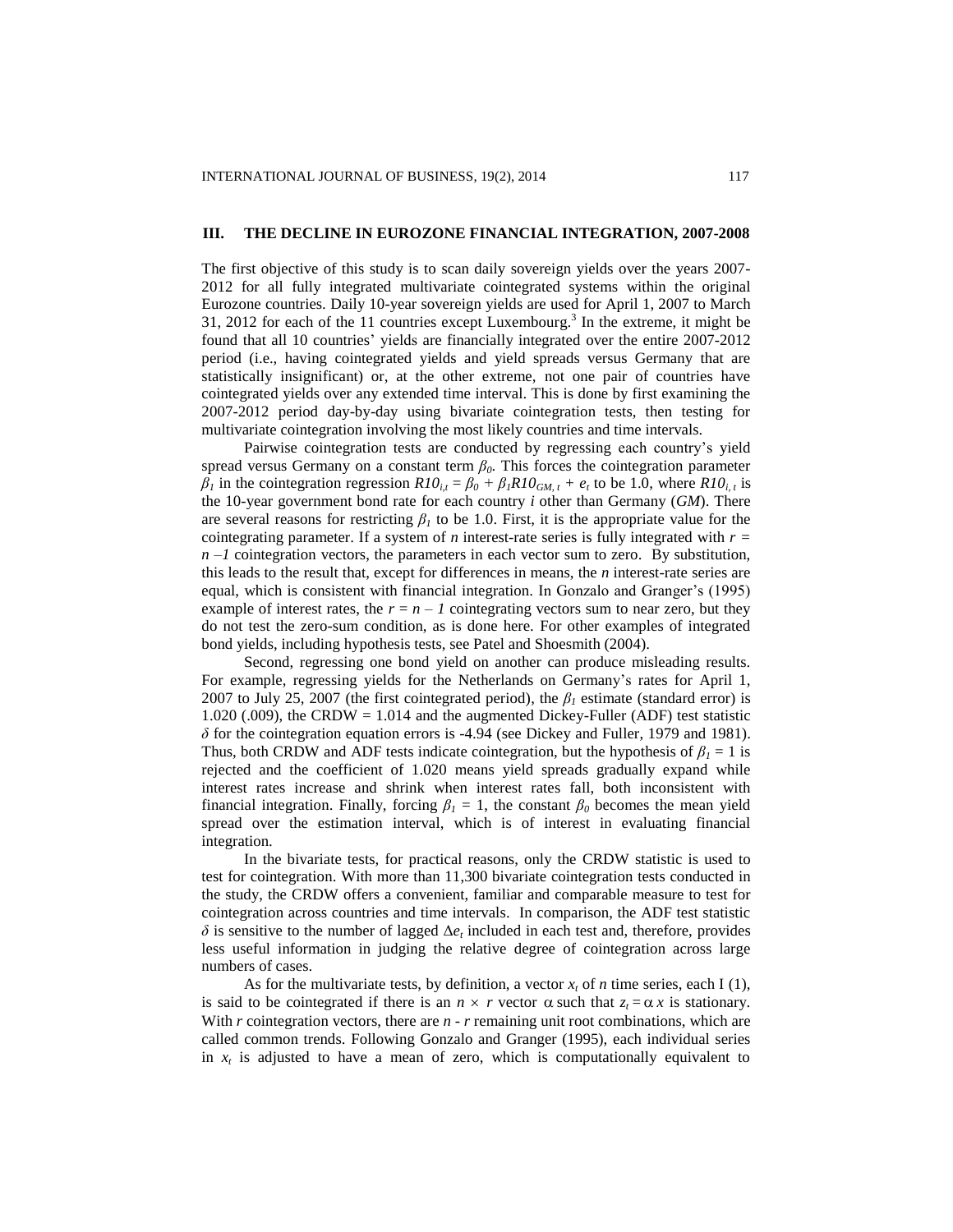including an unrestricted intercept. <sup>4</sup> While this eliminates yield spreads across countries, the spreads are reported with the bivariate results.

Again following Gonzalo and Granger (1995), the common long-memory factors  $(f<sub>i</sub>)$  of a cointegrated system are obtained by decomposing the vector of *n* interest rates  $x_t$  into its permanent and transitory (stationary) components. The permanent component  $f_t$  represents the I(1) factors accounting for the long-run trend. With *r* cointegration vectors, there are  $k = n - r$  common factors corresponding to the  $n - r$  common trends. In the systems tested here,  $r = n - 1$  cointegrating vectors, resulting in  $k = 1$  common factor. The common factors  $f_t$  are computed as  $f_t = \gamma \int_t^t x_t$ , where  $\gamma \int_t^t$  is  $k \times n$  and  $\gamma \int_t^t \gamma$  $= 0$ . Gonzalo and Granger (1995) describe the detailed computations required to obtain the common factors. The coefficients in each column vector of  $\gamma_{\perp}$  are interpreted as weights in establishing the long-run trend.

Table 1 shows the bivariate cointegration results for April 1, 2007 to September 14, 2008 using yield spreads plus the multivariate results. Starting with April 1, 2007, increasingly longer time intervals were tested for each country to determine the longest time interval over which the most countries' yields are cointegrated with German yields using CRDWs. At the same time, the country combinations and time intervals with the strongest bivariate results were tested using the multivariate approach by Johansen (1988) and Johansen and Juselius (1990), the objective being to identify multivariate systems including as many countries' yields as possible over the longest time intervals. (Note that without the guidance of the bivariate results, the number of country combinations and time intervals becomes unmanageable.) Only five yield spreads prove to be possibilities; those for France, Italy, Spain, the Netherlands and Finland.<sup>5</sup>

These five countries' bivariate results are shown at the top of Table 1 for April 1 through July 25, 2007. Multivariate tests indicate that over this time interval yields for Germany, France, Spain, the Netherlands and Finland are cointegrated at the .10 level, with Italy included only at the .20 level. Thus, of the 10 Eurozone countries examined, at most six countries' sovereign yields are cointegrated through July 25, 2007 at the .10 level, Italy being the next-closest possibility. Extending the time interval one more trading day, Spain exits the group as well. Extending the time interval two days results in cointegration failing at the .10 level, even if including only Germany, France, the Netherlands and Finland. Thus, July 25, 2007 is identified as the first significant break point, with only five countries included.

The multivariate results for April 1 through July 25, 2007 in Table 1 show the maximal-eigenvalue  $(\hat{\lambda}_{max})$  statistics and eigenvectors  $(\hat{V})$  for bond yields from the five countries. The  $\hat{\lambda}_{max}$  statistics indicate the system is fully integrated ( $r = 4$ ) at the .10 level.<sup>6</sup> The cointegration vectors are normalized so that the German coefficient is 1.0. The null hypothesis that the coefficients of each of the four cointegration vectors sum to zero cannot be rejected at the .05 level;  $\chi^2(4) = .877$ . As mentioned, adding Italy to the system results in a fully integrated  $(r = 5)$  system, but only at the .20 level. Table 1 also shows the last column vector  $\hat{M}$ , which contains the long-memory factor weights for the single common trend. Hypothesis tests show that the factor weights for France and Spain are jointly insignificant at the .05 level;  $\chi^2(2) = 1.216$ . Thus, yields for Germany, the Netherlands, and Finland drive the system. This period represents the peak of Eurozone financial integration, with cointegration among five countries and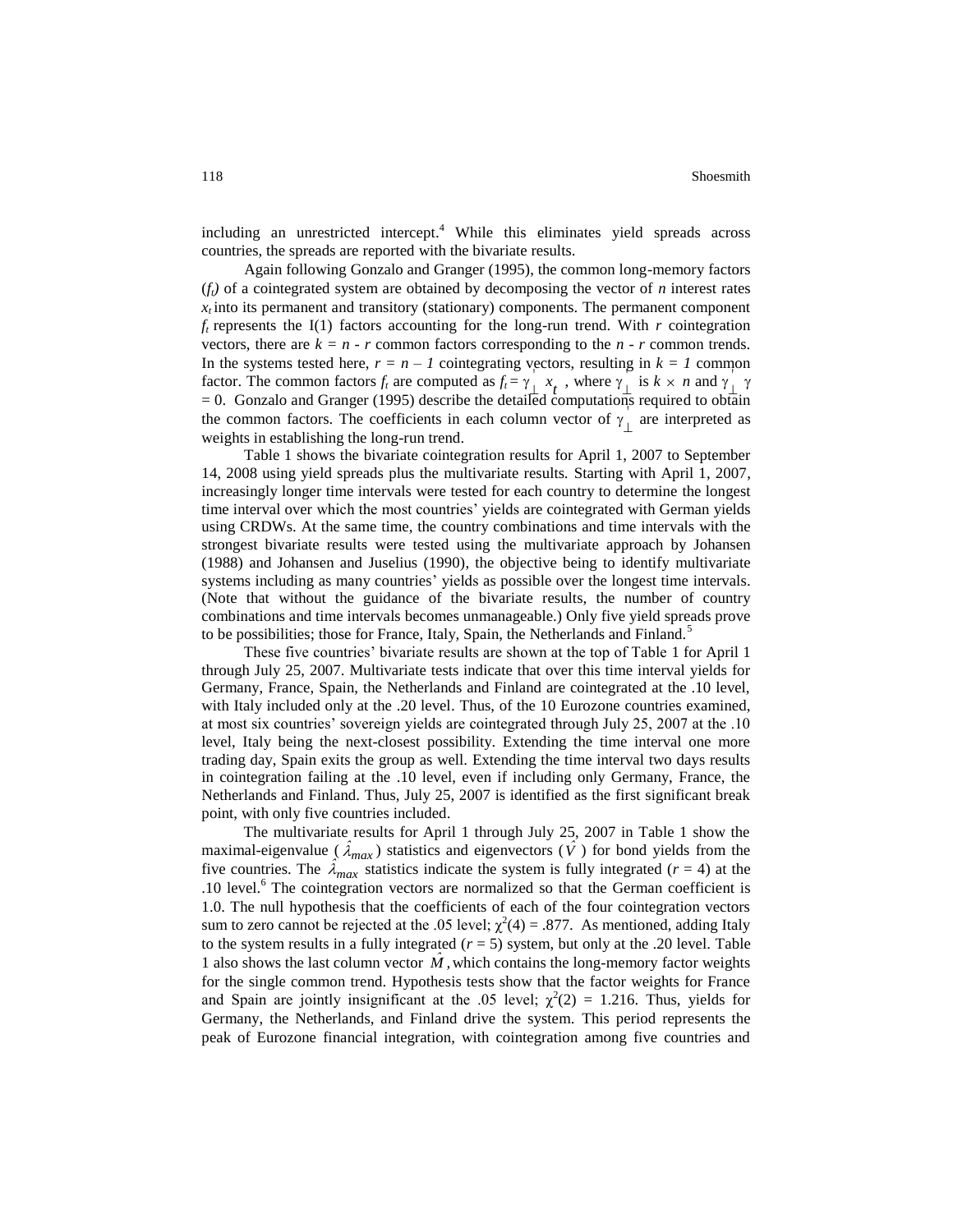spreads of only .049, .053, .041 and .045 percent, respectively, although all are statistically significant at the .01 level.

**Table 1** Daily: CRDWs, mean spreads and multivariate cointrgration and long-memory tests

| Bivariate Analysis: CRDWs and Mean Spreads vs. Germany                                                                  |                                                  |                     |                                   |                  |          |                    |                        |  |                              |     |              |  |
|-------------------------------------------------------------------------------------------------------------------------|--------------------------------------------------|---------------------|-----------------------------------|------------------|----------|--------------------|------------------------|--|------------------------------|-----|--------------|--|
| Time Interval                                                                                                           | France                                           |                     | Italy                             | Spain            |          |                    | Netherlands<br>Finland |  |                              | obs |              |  |
| Three cointegrated intervals:                                                                                           |                                                  |                     |                                   |                  |          |                    |                        |  |                              |     |              |  |
| Apr. 1 – July 25, $1.313^*/.049_m$<br>2007                                                                              |                                                  |                     | $.618^{\ast}/.217_m$              | $1.443^*/.053_m$ |          | $0.922^*/.041_m$   |                        |  | $1.001^*/0.045_m$            |     | 80           |  |
| Aug. $13 - \text{Feb. } 17, 0.650^* / 0.108$<br>2008                                                                    |                                                  |                     | .103/0.305                        | $0.362*/0.113$   |          | $0.822^{*}/0.092$  |                        |  | $0.962\ensuremath{^*}/0.088$ |     | 121          |  |
| Apr. $14 -$ Sep. $14, 0.574^*/0.197$<br>2008                                                                            |                                                  |                     | .093 /0.549                       | 0.180/0.296      |          |                    | $0.570^* / 0.199$      |  | $0.618^{*}/0.256$            |     | 110          |  |
| Multivariate Analysis: Cointegration and Long-Memory Components                                                         |                                                  |                     |                                   |                  |          |                    |                        |  |                              |     |              |  |
| April 1, 2007 - July 25, 2007                                                                                           |                                                  |                     |                                   |                  |          |                    |                        |  |                              |     |              |  |
| $\lambda_{max}$ stat.                                                                                                   | 58.204                                           | 37.593              | $20.752^{\#}$ 12.107 <sup>#</sup> |                  | 2.278    |                    |                        |  |                              |     |              |  |
|                                                                                                                         | Eigenvectors $(\hat{V})^s$<br>Eigenvectors $(M)$ |                     |                                   |                  |          |                    |                        |  |                              |     |              |  |
| Germany                                                                                                                 | 1.000                                            | 1.000               | 1.000                             | 1.000            | $-1.640$ |                    |                        |  |                              |     | $-1.524$     |  |
| France                                                                                                                  | $-1.483$                                         | 1.938               | $-3.622$                          | 0.975            | $-2.878$ |                    |                        |  |                              |     | $-0.450^{z}$ |  |
| Spain                                                                                                                   | 1.890                                            | $-0.703$            | $-0.546$                          | 0.111            | 0.146    |                    |                        |  |                              |     | $0.373^{z}$  |  |
| <b>Netherlands</b>                                                                                                      | 0.813                                            | 1.100               | 1.826                             | $-2.253$         | 5.859    |                    |                        |  | $\overline{a}$               |     | 2.357        |  |
| Finland                                                                                                                 | $-2.214$                                         | $-3.332$            | 1.334                             | 0.148            | $-2.463$ |                    |                        |  |                              |     |              |  |
|                                                                                                                         | $-1.512$<br>August 13, 2007 - February 17, 2008  |                     |                                   |                  |          |                    |                        |  |                              |     |              |  |
|                                                                                                                         | $46.190^{\circ}$                                 | $19.591^{*}$        | $14.196^{\text{*}}$               | 2.245            |          |                    |                        |  |                              |     |              |  |
| $\lambda_{max}$ stat.                                                                                                   |                                                  |                     |                                   |                  |          |                    |                        |  |                              |     |              |  |
|                                                                                                                         | Eigenvectors $(V^s)$ <sup>s</sup>                |                     |                                   |                  |          | Eigenvectors $(M)$ |                        |  |                              |     |              |  |
| Germany                                                                                                                 | 1.000                                            | 1.000               | 1.000                             | 0.639            |          |                    |                        |  |                              |     | $-0.296$     |  |
| France                                                                                                                  | 0.241                                            | 0.208               | $-5.874$                          | 0.963            |          |                    |                        |  |                              |     | $-0.093^{z}$ |  |
| Netherlands                                                                                                             | 3.851                                            | $-1.142$            | 4.626                             | $-2.162$         |          |                    |                        |  |                              |     | $-0.406$     |  |
| Finland                                                                                                                 | $-5.091$                                         | $-0.056$            | 0.226                             | $-0.433$         |          |                    |                        |  |                              |     | $-0.352$     |  |
| April 14, 2008 - September 14, 2008                                                                                     |                                                  |                     |                                   |                  |          |                    |                        |  |                              |     |              |  |
| $\hat{\lambda}_{max}$ stat.                                                                                             | 41.370                                           | 18.180 <sup>*</sup> | 12.497 <sup>#</sup>               | 2.498            |          |                    |                        |  |                              |     |              |  |
|                                                                                                                         | Eigenvectors $(\hat{V})^s$                       |                     |                                   |                  |          |                    | Eigenvectors $(M)$     |  |                              |     |              |  |
| Germany                                                                                                                 | 1.000                                            | 1.000               | 1.000                             | 0.017            |          |                    |                        |  |                              |     | $-2.257$     |  |
| France                                                                                                                  | $-9.824$                                         | $-0.074$            | $-0.263$                          | 1.239            |          |                    |                        |  | $\overline{a}$               |     | $1.054^{z}$  |  |
| Netherlands                                                                                                             | 8.642                                            | $-1.071$            | $-0.159$                          | 1.465            |          |                    |                        |  |                              |     | 2.577        |  |
| Finland                                                                                                                 | 0.231                                            | 0.174               | $-0.617$                          | $-1.814$         |          |                    |                        |  |                              |     | $-0.849^{z}$ |  |
| Indicates significance at the .01 level, $^+$ at .05 and $^#$ at .10; the subscript m indicates the smallest spread vs. |                                                  |                     |                                   |                  |          |                    |                        |  |                              |     |              |  |
|                                                                                                                         |                                                  |                     |                                   |                  |          |                    |                        |  |                              |     |              |  |

Germany's 10-year government bond rate over the three time intervals. Like Gonzalo and Granger (1995),  $λ$ <sub>max</sub> critical values are taken from Osterwald and Lenum (1992), Table 1.1<sup>\*</sup>. <sup>s</sup>Indicates that, jointly, each of the first *n*-1 eigenvectors sum to zero at the .05 level. In order, the test statistics are  $\chi^2(4) = .877$ ,  $\chi^2(3) = .285$ , and  $\chi^2(3) = 2.599$ . Indicates that the factor weights are jointly insignificant at the .05 level. In order of cases,  $\chi^2(2) = 1.216$ ,  $\chi^2(1) = .0006$ , and  $\chi^2(2) = 4.705$ . In the same order, the remaining factor weights under the zero restrictions are 1.379 -2.447 1.866, -.290 -.375 -.351, and 2.717 -3.220.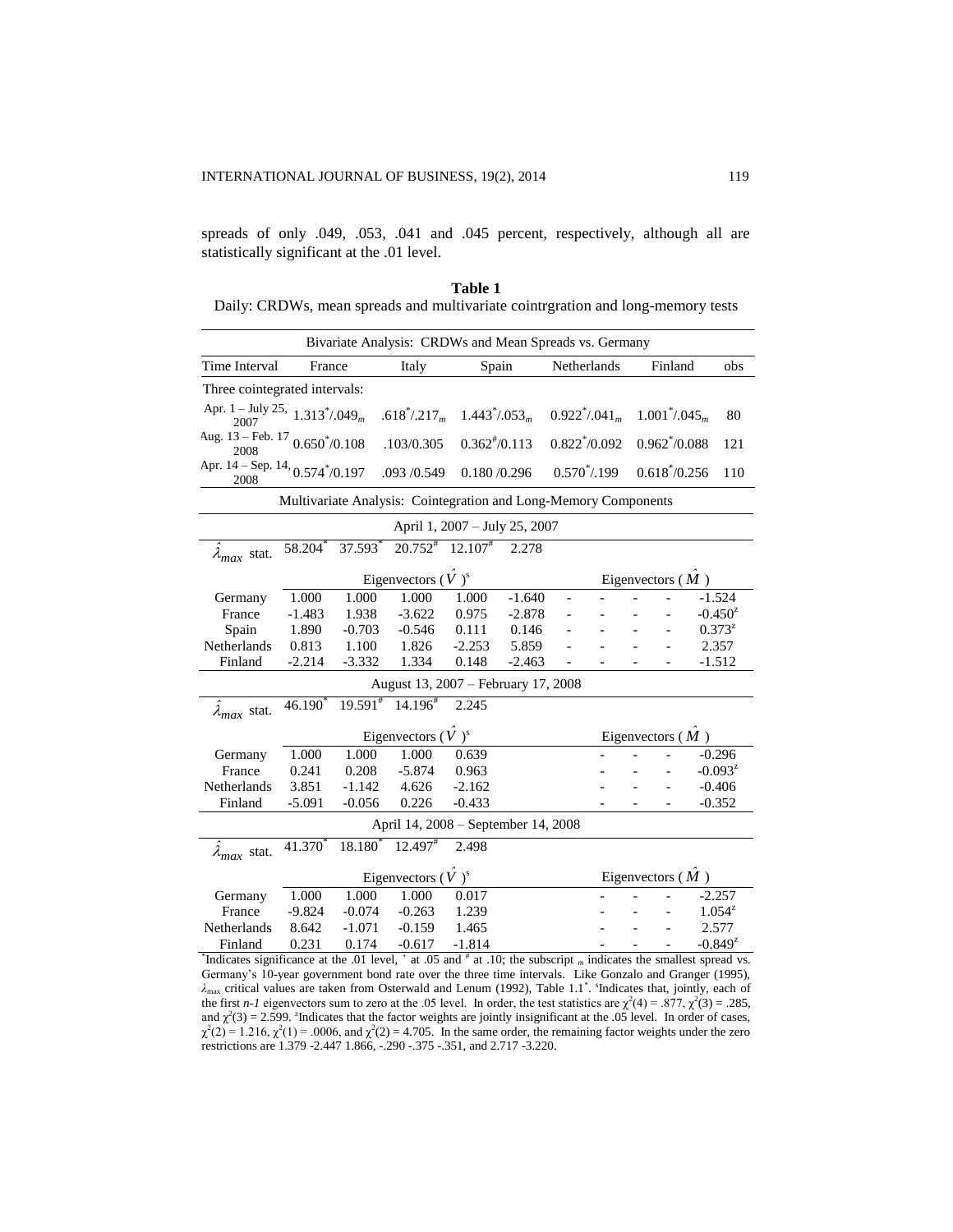Continuing to examine Eurozone yield spreads day-by-day to identify extended periods of cointegration, the second cointegrated time interval starts August 13, 2007, only 12 trading days after July 25, and extends through February 17, 2008 (121 days). In the multivariate results shown in Table 1, Spain is eliminated to obtain a fully integrated system of  $r = 3$  cointegrating vectors at the .10 level. Thus, Italy and then Spain drop from the list of countries with cointegrated yields. The null hypothesis that the coefficients of each of the three cointegration vectors sum to zero cannot be rejected at the .05 level;  $\chi^2(3) = .285$ . Hypothesis tests on the single vector of long-memory factor weights for the four countries show that the factor weight for France is insignificantly different from zero;  $\chi^2(1) = .0006$ . Thus, yields for Germany, the Netherlands, and Finland continued to drive the system of interest rates. The bivariate results in the second line of Table 1 confirm the exit of Italy, weak results for Spain and the near doubling of yield spreads.

For the last period of cointegrated yields during 2007-2008, April 14 to September 14, 2008, the  $\hat{\lambda}_{max}$  statistics again indicate a fully integrated system for the bond yields for Germany, France, the Netherlands, and Finland (*r* = 3 at .10). The null hypothesis that the coefficients of the three cointegration vectors sum to zero again cannot be rejected at the .05 level;  $\chi^2(3) = 2.599$ . In this case, hypothesis tests on the single vector of long-memory factor weights for Germany, France, the Netherlands, and Finland show that the factor weights for both France and Finland are jointly insignificant at the .05 level;  $\chi^2(2) = 4.705$ . Thus, interest rates for only Germany and the Netherlands drove the last system of four sovereign yields. The third line of Table 1 shows bivariate results consistent with the multivariate results, plus much higher average yield spreads.

After September 15, 2008, any measureable financial integration within the Eurozone was nearly over. Continuing to examine the post-Lehman era on a day-byday basis through March 31, 2012, only one other cointegrated period involving more than two countries' yields is identified, a 98 trading-day interval in 2010 (June 22 to November 4), when sovereign yields for Germany, the Netherlands and Finland were again cointegrated. Bond rates for Germany and the Netherlands drove the system once more. Periods of bivariate cointegration between Germany and each of the Netherlands and Finland also occurred, as discussed in the next section.

Figure 1 illustrates the timing of cointegration among sovereign yield spreads and the Baa-Aaa spread. The top graph shows daily yield spreads for France, Spain, the Netherlands, and Finland. Because of the marginal results for Italy, it is included in the bottom graph with the other countries' yield spreads where cointegration is not indicated; that is, Belgium, Austria, Portugal and Ireland. The February 18, 2008 break point appears to be more significant in terms of yield spreads than the first one in late July. September 15, 2008 is the next obvious break point. These observations are confirmed by the results in Table 1. For example, in the case of France, the mean yield spread increases from a relatively small but statistically significant .049 percent through July 25, 2007 to .108 during the second interval starting on August 13, 2007, followed by an even larger increase to .197 in the last interval beginning April 14, 2008.

The bottom graph in Figure 1 shows yield spreads for Italy, Belgium, Austria, Portugal and Ireland. The data for these countries show the lack of cointegration with Germany and better reflect the description that the decline in Eurozone financial integration was gradual, as described by Bernoth and Erdogan (2012) and Pozzi and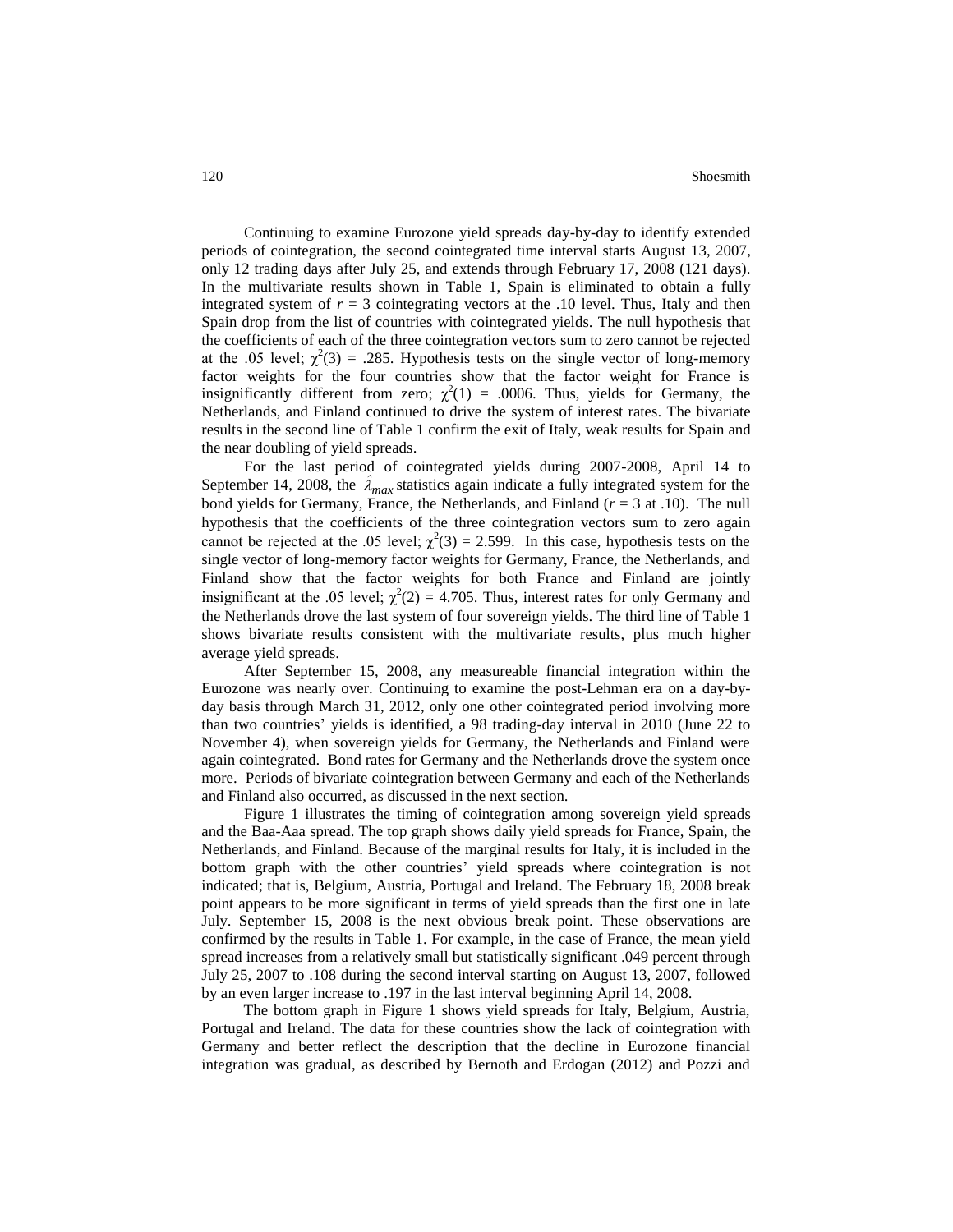Wolswijk (2012) in their articles on time-varying parameters. These five countries' yield spreads also appear to be more appropriate for splitting samples, provided that February 18, 2008 is included. Also apparent in the bottom graph is a 31 trading-day period of negative yield spreads for Austria (June 5 to July 19, 2007). Given the distorting effects of these values and to save space, Austria is excluded from the next exercise.



**Figure 1** Daily yield spreads (left scale) and Baa-Aaa spreads (right scale)

Table 2 illustrates the importance of the cointegration results in modeling yield spreads. Together with Table 1, the dynamics of the decline in financial integration are clearer. For each country in Table 2, three regressions are shown. The first includes only a constant and the Baa-Aaa spread (shown in Figures 1 and 2). The second regression includes the constant and dummy variables for the second and third cointegrated periods. The 19 trading days between the first two cointegrated periods and the 32 days between the second and third periods are treated as skipped/missing to focus the modeling of yield spreads over the three cointegrated periods (311 observations). The third regression includes the constant, two dummies and the Baa-Aaa spread.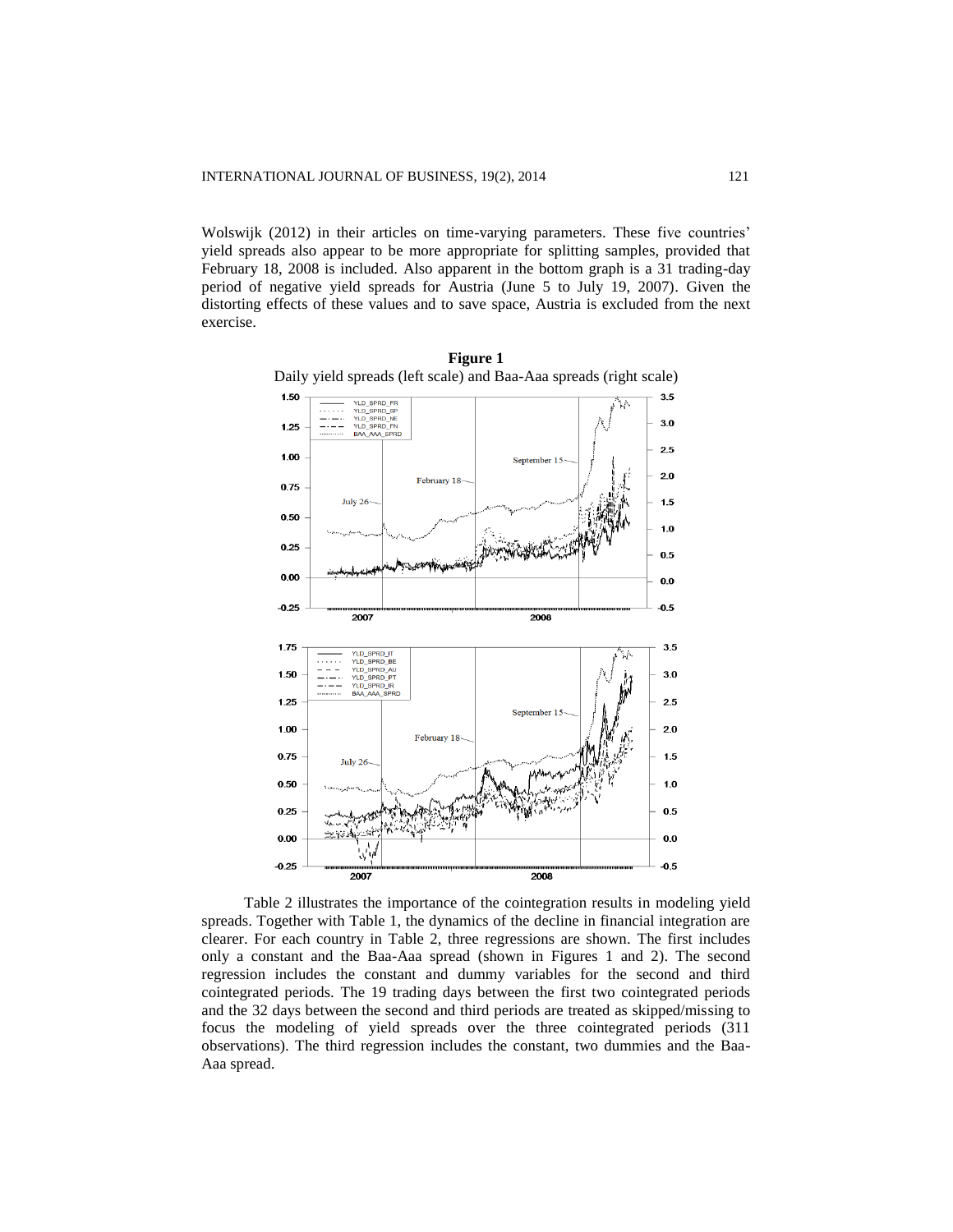|                            |                          |                      |                         | Dependent Variable: YLD_SPRD_Country |                      |                          |  |  |  |
|----------------------------|--------------------------|----------------------|-------------------------|--------------------------------------|----------------------|--------------------------|--|--|--|
|                            |                          | France               |                         | Netherlands                          |                      |                          |  |  |  |
| Constant                   | $-1.01$                  | 0.49                 | 0.41                    | $-1.33$                              | 0.041                | 0.041                    |  |  |  |
|                            | $(-11.03^*)$             | $(22.66^*)$          | $(4.63^*)$              | $(-14.36^*)$                         | $(19.98^*)$          | $(5.03^*)$               |  |  |  |
| 8/13/2007-                 |                          | 0.059                | 0.058                   |                                      | 0.051                | 0.051                    |  |  |  |
| 2/17/2008                  |                          |                      |                         |                                      |                      |                          |  |  |  |
| Dummy<br>variable          |                          | $(21.32^*)$          | $(19.02^*)$             |                                      | $(19.42^*)$          | $(17.66^{*})$            |  |  |  |
| $4/14/2008 -$<br>9/14/2008 |                          | 0.148                | 0.142                   |                                      | 0.159                | 0.159                    |  |  |  |
| Dummy<br>variable          |                          | $(51.92^*)$          | $(24.33^*)$             |                                      | $(59.20^*)$          | $(28.92^*)$              |  |  |  |
| Baa-Aaa                    | 0.197                    |                      | 0.009                   | 0.219                                |                      | $-0.001$                 |  |  |  |
| Spread                     | $(25.89^{*})$            |                      | (1.01)                  | $(27.64^*)$                          |                      | $(-0.07)$                |  |  |  |
| R-Squared                  | 0.691                    | 0.901                | 0.902                   | 0.718                                | 0.926                | 0.926                    |  |  |  |
| Durbin-Watson              | 0.240                    | 0.709                | 0.709                   | 0.205                                | 0.728                | 0.707                    |  |  |  |
|                            |                          | Finland              |                         |                                      | Spain                |                          |  |  |  |
| Constant                   | $-0.218$<br>$(-17.32^*)$ | 0.045<br>$(15.35^*)$ | 0.035<br>$(2.94^*)$     | $-0.275$<br>$(-23.74^*)$             | 0.053<br>$(12.16^*)$ | $-0.095$<br>$(-6.36^*)$  |  |  |  |
| 8/13/2007-<br>2/17/2008    |                          | 0.043                | 0.041                   |                                      | 0.061                | 0.041                    |  |  |  |
| Dummy<br>variable          |                          | $(11.25^*)$          | $(9.88^*)$              |                                      | $(10.83^*)$          | $(7.94^*)$               |  |  |  |
| $4/14/2008 -$<br>9/14/2008 |                          | 0.211                | 0.204                   |                                      | 0.243                | 0.155                    |  |  |  |
| Dummy<br>variable          |                          | $(54.23^*)$          | $(25.58^*)$             |                                      | $(42.63^*)$          | $(15.59^*)$              |  |  |  |
| Baa-Aaa                    | 0.310                    |                      | 0.011                   | 0.382                                |                      | 0.163                    |  |  |  |
| Spread                     | $(28.89^*)$              |                      | (0.872)                 | $(38.71^*)$                          |                      | $(10.24^*)$              |  |  |  |
| R-Squared                  | 0.736                    | 0.920                | 0.921                   | 0.833                                | 0.874                | 0.908                    |  |  |  |
| Durbin-Watson              | 0.217                    | 0.737                | 0.751                   | 0.273                                | 0.321                | 0.444                    |  |  |  |
|                            |                          | Italy                |                         |                                      | Belgium              |                          |  |  |  |
| Constant                   | $-0.249$<br>$(18.29^*)$  | 0.217<br>$(32.75^*)$ | $-0.083$<br>$(-4.24^*)$ | $-0.261$<br>$(-24.38^*)$             | 0.069<br>$(16.15^*)$ | $-0.141$<br>$(-11.72^*)$ |  |  |  |
| 8/13/2007-<br>2/17/2008    |                          | 0.087                | 0.049                   |                                      | 0.103                | 0.076                    |  |  |  |
| Dummy<br>variable          |                          | $(10.22^*)$          | $(7.21^*)$              |                                      | $(18.67^{*})$        | $(18.31^*)$              |  |  |  |
| $4/14/2008 -$<br>9/14/2008 |                          | 0.332                | 0.152                   |                                      | 0.268                | 0.142                    |  |  |  |
| Dummy<br>variable          |                          | $(38.05^*)$          | $(11.60^*)$             |                                      | $(47.58^*)$          | $(17.75^*)$              |  |  |  |
| Baa-Aaa                    | 0.541                    |                      | 0.332                   | 0.407                                |                      | 0.232                    |  |  |  |
| Spread                     | $(46.48^*)$              |                      | $(15.80^*)$             | $(44.58^*)$                          |                      | $(18.06^*)$              |  |  |  |
| R-Squared                  | 0.878                    | 0.845                | 0.916                   | 0.869                                | 0.886                | 0.926                    |  |  |  |
| Durbin-Watson              | 0.159                    | 0.132                | 0.214                   | 0.223                                | 0.260                | 0.497                    |  |  |  |

**Table 2** Regressions of Eurozone yield spreads on Baa-Aaa spreads and cointegrated-interval dummies, April 1, 2007-September 15, 2008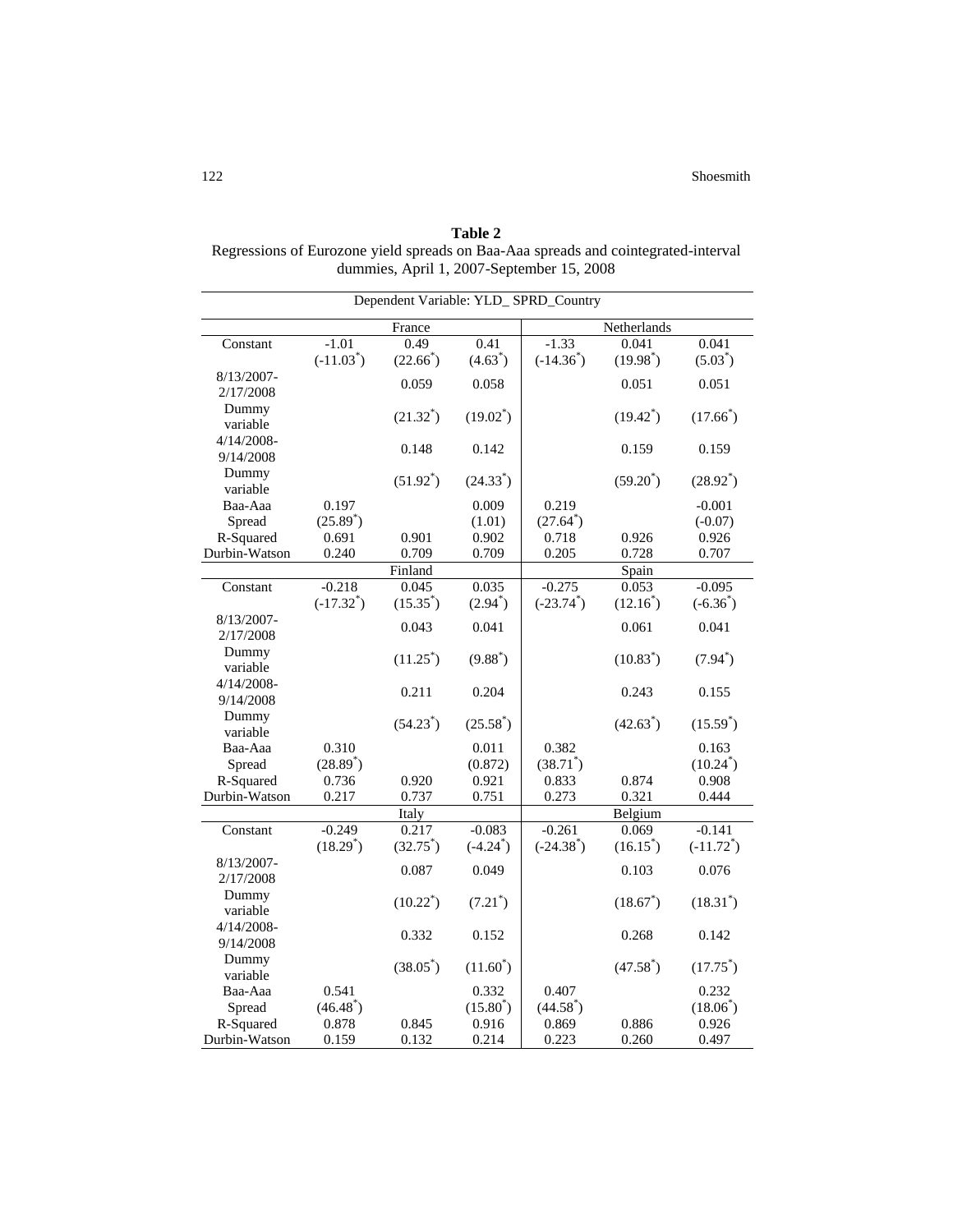|               |              | Portugal    |             |              | Ireland             |              |
|---------------|--------------|-------------|-------------|--------------|---------------------|--------------|
| Constant      | $-0.177$     | 0.160       | $-0.069$    | $-0.408$     | 0.036               | $-0.306$     |
|               | $(-12.35^*)$ | $(39.57^*)$ | $(-4.46^*)$ | $(-29.50^*)$ | $(4.98^*)$          | $(-14.77^*)$ |
| $8/13/2007 -$ |              | 0.085       | 0.074       |              | 0.110               | 0.066        |
| 2/17/2008     |              |             |             |              |                     |              |
| Dummy         |              | $(16.44^*)$ | $(13.82^*)$ |              | $(11.78^*)$         | $(9.19^*)$   |
| variable      |              |             |             |              |                     |              |
| $4/14/2008$ - |              | 0.280       | 0.226       |              | 0.326               | 0.122        |
| 9/14/2008     |              |             |             |              |                     |              |
| Dummy         |              | $(52.82^*)$ | $(22.07^*)$ |              | $(34.36^{\degree})$ | $(8.83^*)$   |
| variable      |              |             |             |              |                     |              |
| Baa-Aaa       | 0.411        |             | 0.100       | 0.527        |                     | 0.378        |
| Spread        | $(33.44^*)$  |             | $(6.07^*)$  | $(44.62^*)$  |                     | $(17.06^*)$  |
| R-Squared     | 0.788        | 0.910       | 0.920       | 0.869        | 0.807               | 0.903        |
| Durbin-Watson | 0.167        | 0.316       | 0.357       | 0.348        | 0.239               | 0.456        |

**Table 2 (continued)**

Countries are ordered according to the bivariate results showing the strongest indications of cointegration with Germany. <sup>\*</sup>Indicates significance at the .01 level, <sup>+</sup> at .05 and <sup>#</sup> at .10; 311 observations.

There are several important observations in Table 2. In the first regression for all countries, the Baa-Aaa spread is positive and significant at a high level of confidence, suggesting global risk is an important factor in yield spreads. In the second regression, the constant and the coefficients for the two dummy variables are all positive and significant, as expected, given that each country's yield spread increased over the three time intervals. However, there are two important differences for France, the Netherlands and Finland compared to the other five countries. For France, the Netherlands and Finland, the  $R^2$  increases substantially by dropping the Baa-Aaa spread and including the two dummies, which is not true for the other five countries. (Note that each constant equals the first mean yield spread for the same country in Table 1, the constant plus the first dummy coefficient equals the second yield spread in Table 1, and the constant plus second dummy coefficient equals the third yield spread in Table 1.) At the same time, for France, the Netherlands, and Finland, the Durbin-Watson statistic (DW) increases to .709 or higher, roughly double the critical value required in the bivariate tests to conclude cointegration between each country's sovereign yield and that for Germany. Again, the same is not true for the other five countries. Lastly, the parameter estimates for the second cointegrated period confirm the second financial shock that occurred February 18, 2008.

The third regressions in Table 2 are most informative. Including the Baa-Aaa spread with the constant and the two dummies, the coefficients on the Baa-Aaa spreads are insignificant for France, the Netherlands, and Finland, but remain significant at high levels of confidence for the other five countries. Together with the multivariate cointegration results in Table 1, it is clear that a different market dynamic applies to sovereign yields for Germany, France, the Netherlands, and Finland. Specifically, rather than responding to global risks, investors evaluated sovereign yields for each of the four countries based on the yields in the other countries and possibly their economic fundamentals. The long-memory components results indicate particular attention was given to Germany, the Netherlands, and Finland during the first two cointegrated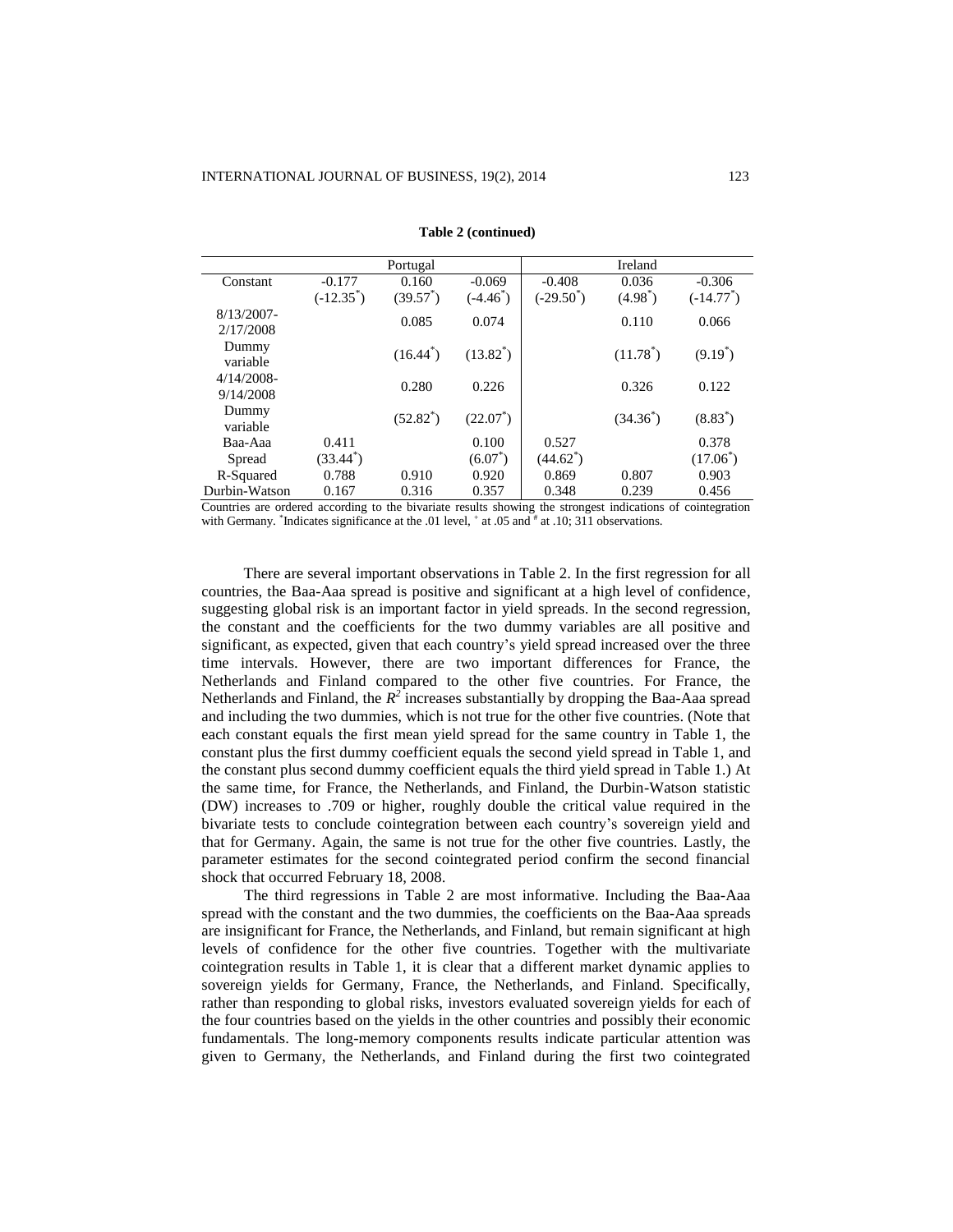intervals and to only Germany and the Netherlands in the third. Thus, the political/economic factors that result in financial integration are most likely observable in Germany and the Netherlands.

### **IV. THE EUROZONE SOVEREIGN DEBT CRISIS**

The Eurozone sovereign debt crisis followed closely behind the financial crisis. The debt crisis is analyzed here using daily yield, Baa-Aaa and CDS fee spreads. Data availability allows for the analysis of France, Italy, Spain, the Netherlands, Belgium, Austria, Finland, and Portugal. Thus, only Luxembourg (missing yields) and Ireland (missing CDS fees) are excluded. Figures 2a-2d show yield, CDS fee and Baa-Aaa spreads for the four countries of France, Italy, Finland and Portugal for the entire study interval of April 1, 2007 to March 31, 2012. CDS fee data are incomplete before September 15, 2008. Yield spreads and CDS fee spreads are nearly equal after July 1, 2010 for France, Italy, and Portugal and likewise for Austria and Belgium (not shown). The differences in means from July 1, 2010 to March 31, 2012 are for France .039 percent, Italy .303, Portugal .261, Austria .180 and Belgium .062 (all statistically significant at the .01 level). Although a bit arbitrary, partitioning the data at July 1, 2010 is mostly due to observation and to divide the post-Lehman period into early and late debt crisis periods of roughly equal lengths, having 442 and 451 observations, respectively.

CDS fee data for Finland and the Netherlands are similar. As mentioned above, sovereign yields for these two countries are cointegrated with German rates for 98 trading days, June 22 to November 4, 2010. Bivariate cointegration intervals are much longer for the two countries. For the Netherlands, yield spreads versus Germany indicate cointegration for June 22, 2010 to April 18, 2011 (almost 10 months, 222 trading days). Yield spreads for Finland indicate cointegration (Figure 2c) extending from October 16, 2009 to June 6, 2011 (nearly 20 months and 426 trading days). Thus, these two countries' yield spreads continue to reflect a strong tie to German rates and are not expected to have quantitative results that are similar to the other six countries.

> **Figure 2** Daily yield, CDS fee, and Baa-Aaa spreads (%)

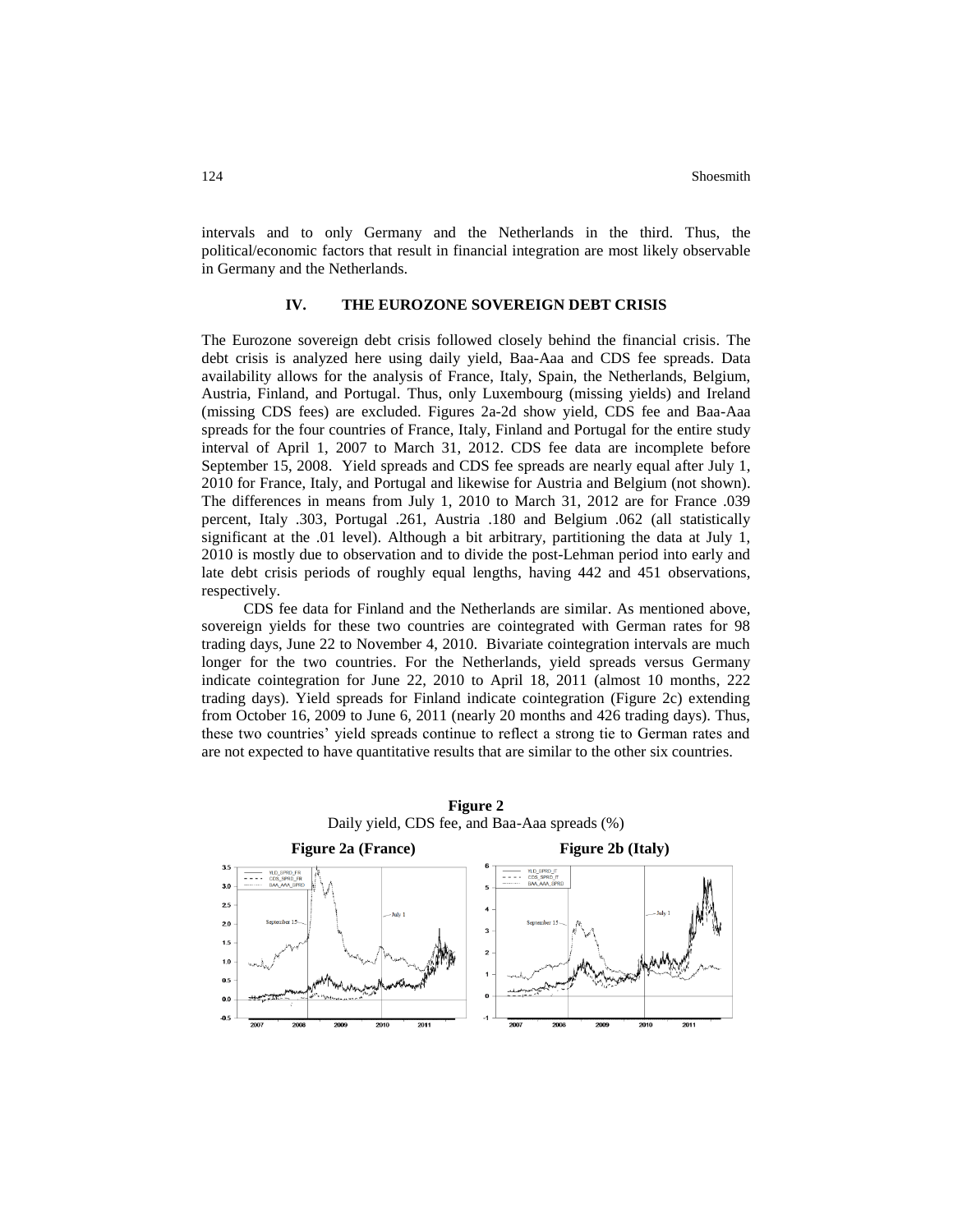

There are three objectives for this section. First, yield spreads are modeled as functions of Baa-Aaa and CDS fee spreads for the periods September 15, 2008 to June 30, 2010 and July 1, 2010 to March 31, 2012. Given the results of the first regressions and the fact that yield and CDS fee spreads are virtually equal after June 30, 2010 for five countries, the second objective is to conduct Granger causality tests for the two time intervals to determine if yield spreads "cause" CDS fee spreads, the reverse, or if there is two-way causality. Third, to more explicitly model the market dynamics between yield and CDS fee spreads, cointegration and error correction models are estimated to determine the nature of the error correction processes that maintain the cointegration equilibria; that is, whether CDS fee spreads drive yield spreads or the reverse.

Table 3 shows regressions of yield spreads for the eight countries on Baa-Aaa spreads and CDS fee spreads in levels and first differences. For the models in levels  $(YLD_SPRD_country<sub>t</sub>)$ , the results confirm the observed relationships in Figures 2a-2d. For the first estimation interval of September 16, 2008 to June 30, 2010 and for each of the countries except Finland and Spain, coefficients for both Baa-Aaa bond and CDS fee spreads are positive and significant at all levels, showing that global risk is positively related to yield spreads, independently of default risk.

Also as observed in Figures 2a-2d, Table 3 shows that, for July 1, 2010 to March 31, 2012, the coefficients on Baa-Aaa spreads are insignificant or the wrong sign for all countries except Finland and Portugal. The magnitudes of the coefficients for CDS fee spreads also increase to roughly 1.0 (.99 to 1.48) for five of the eight countries, the exceptions being Spain, Finland, and the Netherlands. Another observation is that the  $R<sup>2</sup>$  increases for each country except the Netherlands and Finland and substantially in several cases. Thus, for the late debt crisis period, while global risks returned to 2007 levels and became insignificant in explaining yield spreads, the correlations between yield and CDS fee spreads became stronger.

While the results in levels agree with observations in Figures 2a-2d, each spread in Table 3 is I(1) and the errors are serially correlated. Thus, the regressions are reestimated using first differences to correct for serial correlation, reduce the degree of multicollinearity, and avoid spurious results. The estimation results in differences  $(\Delta YLD$  SPRD country<sub>t</sub>) show that, for both time intervals, all the coefficients on ΔBaa-Aaa spreads are insignificant at the .05 level. At the same time, for both time intervals, all of the coefficients on ΔCDS fee spreads are positive and significant at the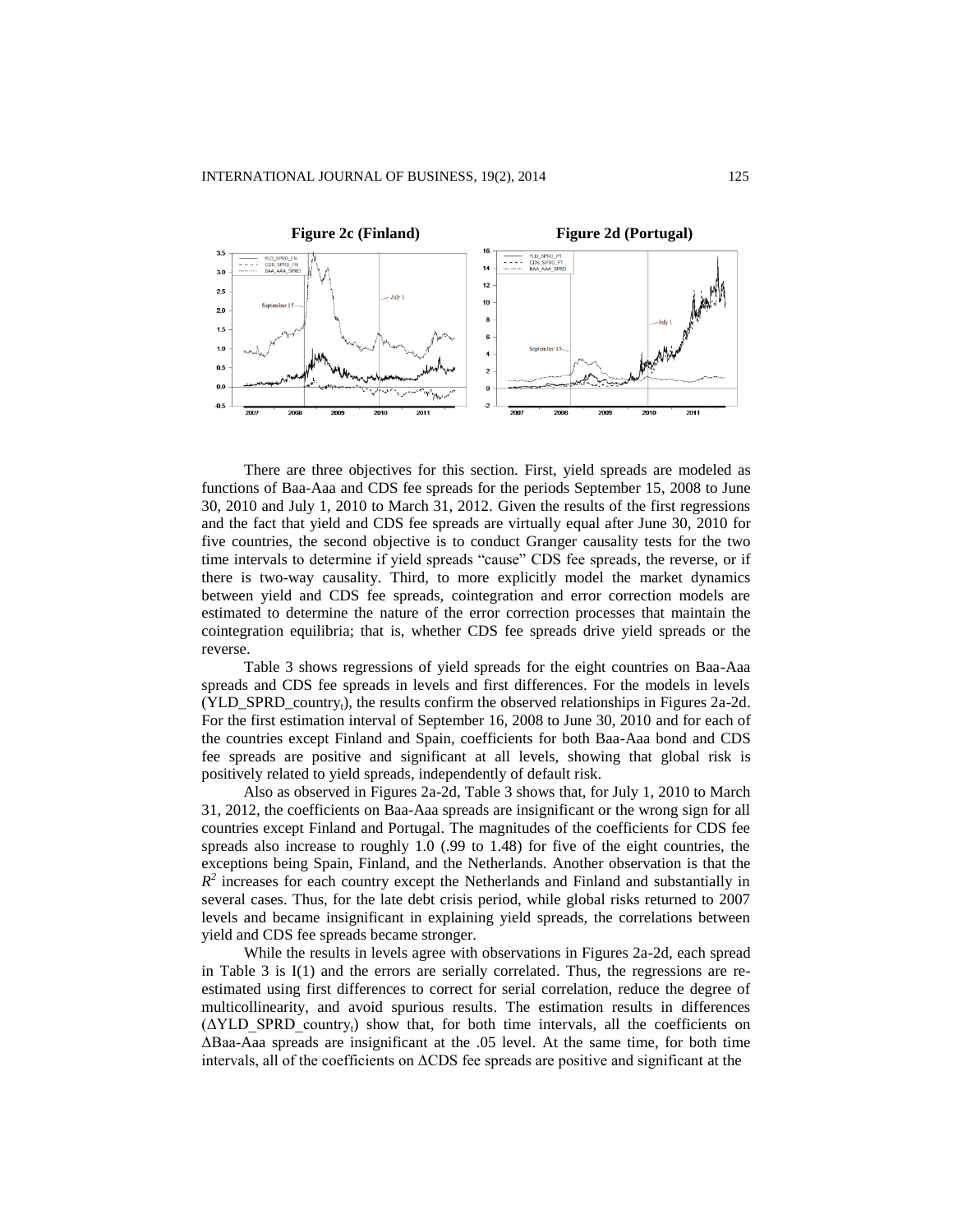**Table 3** Regressions of yield spreads, levels and first-differences, September 16, 2008 – March 31, 2012

| Dependent Variable: YLD_SPRD_country,                                                                   |                     |                                        |                     |                         |                         |                  |                       |                     |  |
|---------------------------------------------------------------------------------------------------------|---------------------|----------------------------------------|---------------------|-------------------------|-------------------------|------------------|-----------------------|---------------------|--|
|                                                                                                         |                     | France                                 |                     | Italy                   | Spain                   |                  | Netherlands           |                     |  |
| Sample                                                                                                  | 9/16/08             | 7/1/10                                 | 9/16/08             | 7/1/10                  | 9/16/08                 | 7/1/10           | 9/16/08               | 7/1/10              |  |
|                                                                                                         | 6/30/10             | 3/31/12                                | 6/30/10             | 3/31/12                 | 6/30/10                 | 3/31/12          | 6/30/10               | 3/31/12             |  |
| Constant                                                                                                | 0.171               | $-0.026$                               | 0.310               | 0.596                   | 0.806                   | 0.883            | 0.163                 | 0.265               |  |
|                                                                                                         | $(18.54^*)$         | $(-0.72)$                              | $(16.19^*)$         | $(6.53^*)$              | $(18.17^*)$             | $(4.93^*)$       | $(16.63^*)$           | $(6.60^*)$          |  |
| Baa-Aaa spread,                                                                                         | 0.088               | $-0.026$                               | 0.129               | $-0.569$                | 0.031                   | 0.417            | 0.058                 | 0.025               |  |
|                                                                                                         | $(21.81^{\degree})$ | $(-0.64)$                              | $(17.32^{\degree})$ | $(-5.56^{\circ})$       | (0.87)                  | (1.44)           | $(8.04^*)$            | (0.65)              |  |
| $CDS$ fee spread,                                                                                       | 0.244               | 1.154                                  | 0.568               | 1.483                   | $-0.004$                | 0.212            | 0.803                 | 0.390               |  |
|                                                                                                         | $(7.26^{\degree})$  | $(46.44^{\degree})$                    | $(27.77^{\degree})$ | $(64.80^{\circ})$       | $(-0.55)$               | $(5.12^*)$       | $(18.75^*)$           | $(5.38^*)$          |  |
| R-Squared                                                                                               | 0.527               | 0.899                                  | 0.775               | 0.941                   | 0.002                   | 0.234            | 0.816                 | 0.150               |  |
| Durbin-Watson                                                                                           | 0.197               | 0.195                                  | 0.165               | 0.205                   | 0.039                   | 0.039            | 0.226                 | 0.078               |  |
|                                                                                                         | Belgium             |                                        | Austria             |                         | Finland                 |                  | Portugal              |                     |  |
| Sample                                                                                                  | 9/16/08             | 7/1/10                                 | 9/16/08             | 7/1/10                  | 9/16/08                 | 7/1/10           | 9/16/08               | 7/1/10              |  |
|                                                                                                         | 6/30/10             | 3/31/12                                | 6/30/10             | 3/31/12                 | 6/30/10                 | 3/31/12          | 6/30/10               | 3/31/12             |  |
| Constant                                                                                                | 0.140               | $-0.392$                               | 0.159               | 0.461                   | $-0.002$                | $-0.036$         | 0.071                 | $-0.180$            |  |
|                                                                                                         | $(10.56^*)$         | $(-5.98*)$                             | $(14.44^*)$         | $(10.52^*)$             | $(-0.14)$               | $(-1.21)$        | $(1.79^{*})$          | $(-1.21)$           |  |
| Baa–Aaa spread,                                                                                         | 0.141               | 0.131                                  | 0.085               | $-0.439$                | 0.218                   | 0.268            | 0.207                 | 0.471               |  |
|                                                                                                         | $(21.41^*)$         | (1.91)                                 | $(12.04^{\degree})$ | $(-8.40^*)$             | $(32.82^*)$             | $(8.65^{\circ})$ | (12.98 <sup>°</sup> ) | $(2.86^{*})$        |  |
| $CDS$ fee spread,                                                                                       | 0.668               | 1.231                                  | 0.482               | 1.402                   | $-0.181$                | $-0.432$         | 0.822                 | 0.989               |  |
|                                                                                                         | $(23.75^{\circ})$   | $(44.23^*)$                            | $(26.97^{\degree})$ | $(37.28^*)$             | $(-2.22^+)$ $(-4.89^+)$ |                  | $(44.09^*)$           | $(99.71^{\degree})$ |  |
| R-Squared                                                                                               | 0.777               | 0.864                                  | 0.839               | 0.867                   | 0.791                   | 0.292            | 0.817                 | 0.964               |  |
| Durbin-Watson                                                                                           | 0.218               | 0.103                                  | 0.243               | 0.227                   | 0.547                   | 0.089            | 0.170                 | 0.189               |  |
|                                                                                                         |                     | Dependent Variable: AYLD SPRD countryt |                     |                         |                         |                  |                       |                     |  |
|                                                                                                         | France              |                                        | Italy               |                         | Spain                   |                  | Netherlands           |                     |  |
| Sample                                                                                                  | 9/16/08             | 7/1/10                                 | 9/16/08             | 7/1/10                  | 9/16/08                 | 7/1/10           | 9/16/08               | 7/1/10              |  |
|                                                                                                         | 6/30/10             | 3/31/12                                | 6/30/10             | 3/31/12                 | 6/30/10                 | 3/31/12          | 6/30/10               | 3/31/12             |  |
| Constant                                                                                                | 0.0003              | 0.001                                  | 0.001               | 0.001                   | 0.004                   | 0.002            | $-0.0003$             | 0.001               |  |
|                                                                                                         | (0.22)              | (0.26)                                 | (0.27)              | (0.18)                  | (1.20)                  | (0.32)           | $(-0.23)$             | (0.37)              |  |
| $\Delta$ Baa–Aaa spread                                                                                 | $-0.023$            | $-0.068$                               | 0.040               | 0.093                   | $-0.104$                | 0.030            | 0.038                 | 0.113               |  |
|                                                                                                         | $(-0.64)$           | $(-0.63)$                              | (0.66)              | (0.43)                  | $(-1.32)$               | (0.10)           | (1.18)                | (1.81)              |  |
| $\triangle CDS$ fee spread <sub>t</sub>                                                                 | 0.410               | 0.775                                  | 0.437               | 0.740                   | 0.049                   | 0.184            | 0.101                 | 0.280               |  |
|                                                                                                         | $(4.71^*)$          | $(13.26^{*})$                          |                     | $(11.82^*)$ $(19.36^*)$ | $(5.71^{\degree})$      | $(5.21*)$        | $(2.06^+)$            | $(3.39^{\degree})$  |  |
| R-Squared                                                                                               | 0.050               | 0.297                                  | 0.255               | 0.475                   | 0.072                   | 0.065            | 0.014                 | 0.034               |  |
| Durbin-Watson                                                                                           | 2.317               | 2.224                                  | 2.155               | 2.355                   | 2.181                   | 1.788            | 2.122                 | 2.547               |  |
|                                                                                                         | Belgium             |                                        |                     | Austria                 |                         | Finland          |                       | Portugal            |  |
| Sample                                                                                                  | 9/16/08             | 7/1/10                                 | 9/16/08             | 7/1/10                  | 9/16/08                 | 7/1/10           | 9/16/08               | 7/1/10              |  |
|                                                                                                         | 6/30/10             | 3/31/12                                | 6/30/10             | 3/31/12                 | 6/30/10                 | 3/31/12          | 6/30/10               | 3/31/12             |  |
| Constant                                                                                                | $-0.0002$           | 0.001                                  | 0.0001              | 0.001                   | $-0.001$                | 0.0004           | 0.002                 | $-0.0004$           |  |
|                                                                                                         | $(-0.12)$           | (0.35)                                 | (0.08)              | (0.42)                  | $(-0.35)$               | (0.26)           | (0.36)                | $(-0.04)$           |  |
| $\Delta$ Baa–Aaa spread                                                                                 | $-0.029$            | 0.069                                  | $-0.004$            | $-0.111$                | 0.032                   | 0.091            | 0.017                 | 0.288               |  |
|                                                                                                         | $(-0.62)$           | (0.44)                                 | $(-0.08)$           | $(-0.96)$               | (0.37)                  | (1.32)           | (0.13)                | (0.65)              |  |
| $\triangle CDS$ fee spread,                                                                             | 0.236               | 0.846                                  | 0.116               | 0.841                   | $-0.042$                | 0.029            | 0.802                 | 0.566               |  |
|                                                                                                         | $(5.83^*)$          | $(18.50^{\circ})$                      | $(4.30^{\circ})$    | $(11.26^*)$             | $(-0.21)$               | (0.33)           | $(18.63^{\circ})$     | $(13.72^{\degree})$ |  |
| R-Squared                                                                                               | 0.075               | 0.456                                  | 0.042               | 0.233                   | 0.0004                  | 0.004            | 0.452                 | 0.314               |  |
| Durbin-Watson                                                                                           | 2.201               | 2.426                                  | 1.990               | 2.02                    | 2.535                   | 2.546            | 2.766                 | 3.376               |  |
| Indicates significance at .01, $^+$ at .05. Observations: 454 in the first interval, 451 in the second. |                     |                                        |                     |                         |                         |                  |                       |                     |  |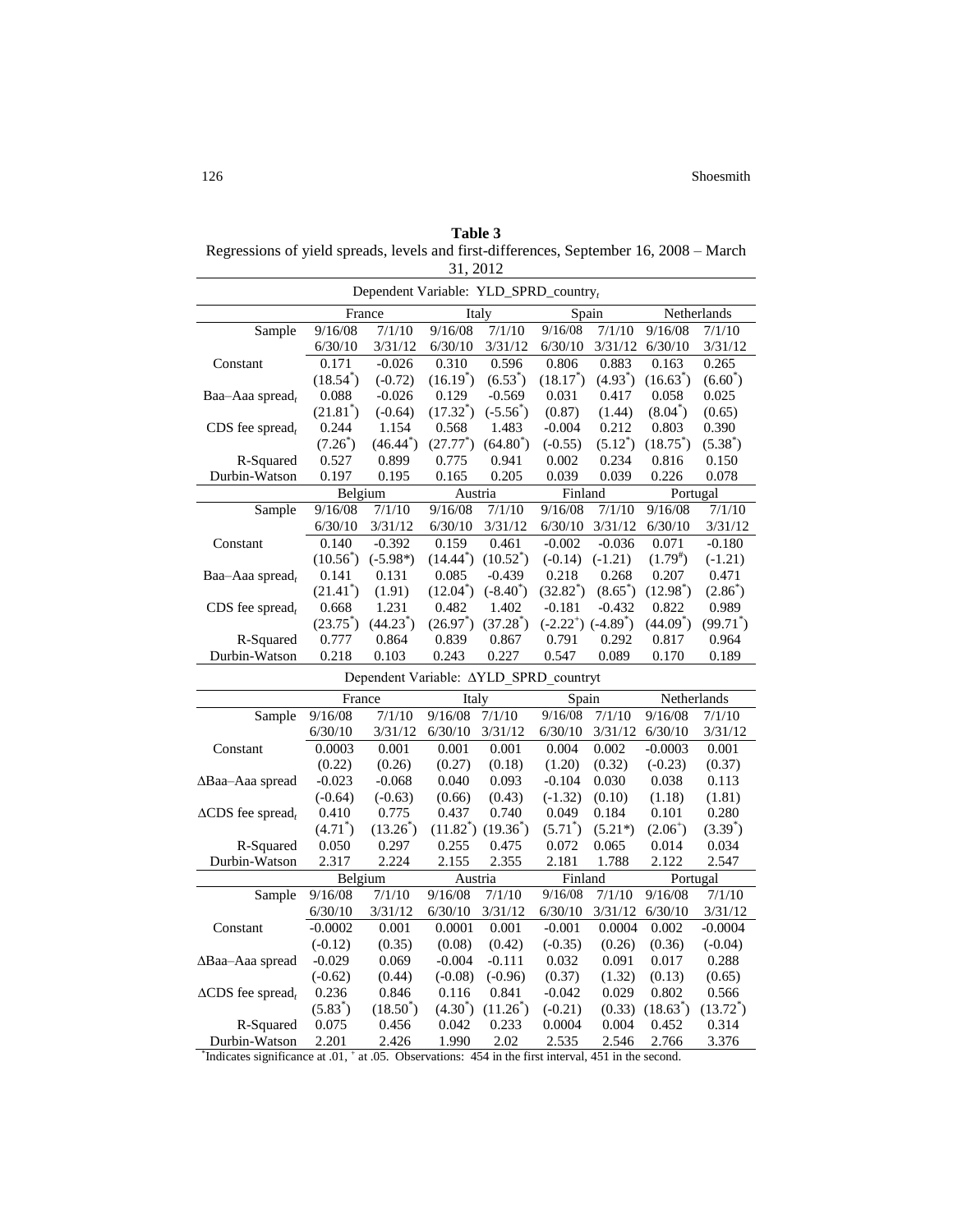.05 level except for Finland, and regression  $R^2$ s increase for the late debt crisis period, substantially in several cases. Thus, modeled in first differences, the impact of global risk reflected in Baa-Aaa spreads appears is to be absorbed in CDS fee spreads. Also, default risks appear to explain a greater percentage of the variation in yield spreads after mid-2010.

The stronger relationship between yield and CDS fee spreads in the late debt crisis period motivates an investigation into the market dynamics of yield and CDS fee spreads. Perhaps the simplest test for this purpose is Granger causality. In the interest of space and because the results are straightforward, a summary is offered without a detailed table. First, for September 16, 2008 to June 30, 2010, CDS fee spreads "cause" yield spreads in only three of the eight countries, the Netherlands, Austria and Portugal; however, for July 1, 2010 to March 31, 2012 CDS fee spreads "cause" yield spreads in seven of the eight countries, the Netherlands being the only exception. In contrast, yield spreads "cause" CDS fee spreads in six countries in the first period, Finland and the Netherlands being the exceptions, but only five countries in the second period, the exceptions being Austria, Finland and Portugal. Thus, investors in sovereign bonds responded much more to CDS fees after mid-2010.

A more explicit method for unraveling the dynamics between yield and CDS fee spreads is cointegration and error correction modeling. For these tests, a 100 tradingday window is used, moving day-by-day, the first 100-day interval being September 15, 2008 to February 6, 2009 and the last being November 14, 2011 to March 31, 2012, a total of 821 cointegration regressions and two-equation ECMs. The cointegration regression YLD\_SPRD =  $\beta_0 + \beta_1$ CDSfee\_SPRD +  $e_t$  is estimated for each country and the CRDW is assigned to the end date of the estimation interval. The ECM is then estimated and the *t*-statistics for the  $z_t$ *<sub>t</sub>* terms in the yield and CDS fee spread equations are assigned to the end date of the interval,  $z<sub>t</sub> = e<sub>t</sub>$  from the cointegration regression.

An ECM is a vector autoregression in differences with *zt-1* added to each equation. The *t*-statistics for the *zt-1* terms indicate the error correction process. With the cointegration regression above, a positive  $e_t$  (and therefore  $z_{t-1}$ ), the expected sign for the  $z_{t-1}$  term in the  $\Delta YLD$  spraces equation is negative (the yield spread declines if the yield spread exceeds its equilibrium with the CDS fee spread in the previous period). The expected sign for *zt-1* in the ΔCDSfee\_SPRD equation is positive. If the *t*-statistic for *zt-1* in the ΔYLD-SPRD equation is negative and significant and the coefficient on  $z_{t-1}$  in the  $\triangle$ CDSfee SPRD equation is insignificant, then yield spreads adjust to CDS fee spreads and CDS fee spreads are said to "drive" yield spreads. The opposite oneway dynamic is also possible, as is a two-way error correction process.

Given that 821 cointegration/error correction models are estimated for each country, the results are presented graphically. Figure 3a shows the results for France. The CRDWs indicate consecutive 100-day cointegration periods ending July 23, 2010 and continuing until September 9, 2011; a total of 293 consecutive 100 trading days of cointegration between yield spreads and CDS fee spreads. Including the first 100 days, the span begins February 1, 2010, for a total of 19 months. Over almost the entire period, yield spreads adjust to CDS fee spreads (thus, CDS fee spreads drive yield spreads), with only short periods in late 2010 and mid-2011 when the error correction process is reversed. For the Netherlands (Figure 3b), the end dates begin May 14, 2010 and end March 24, 2011 (223 consecutive trading days and 15 months including the first 100 trading days), with CDS fee spreads almost exclusively driving yield spreads.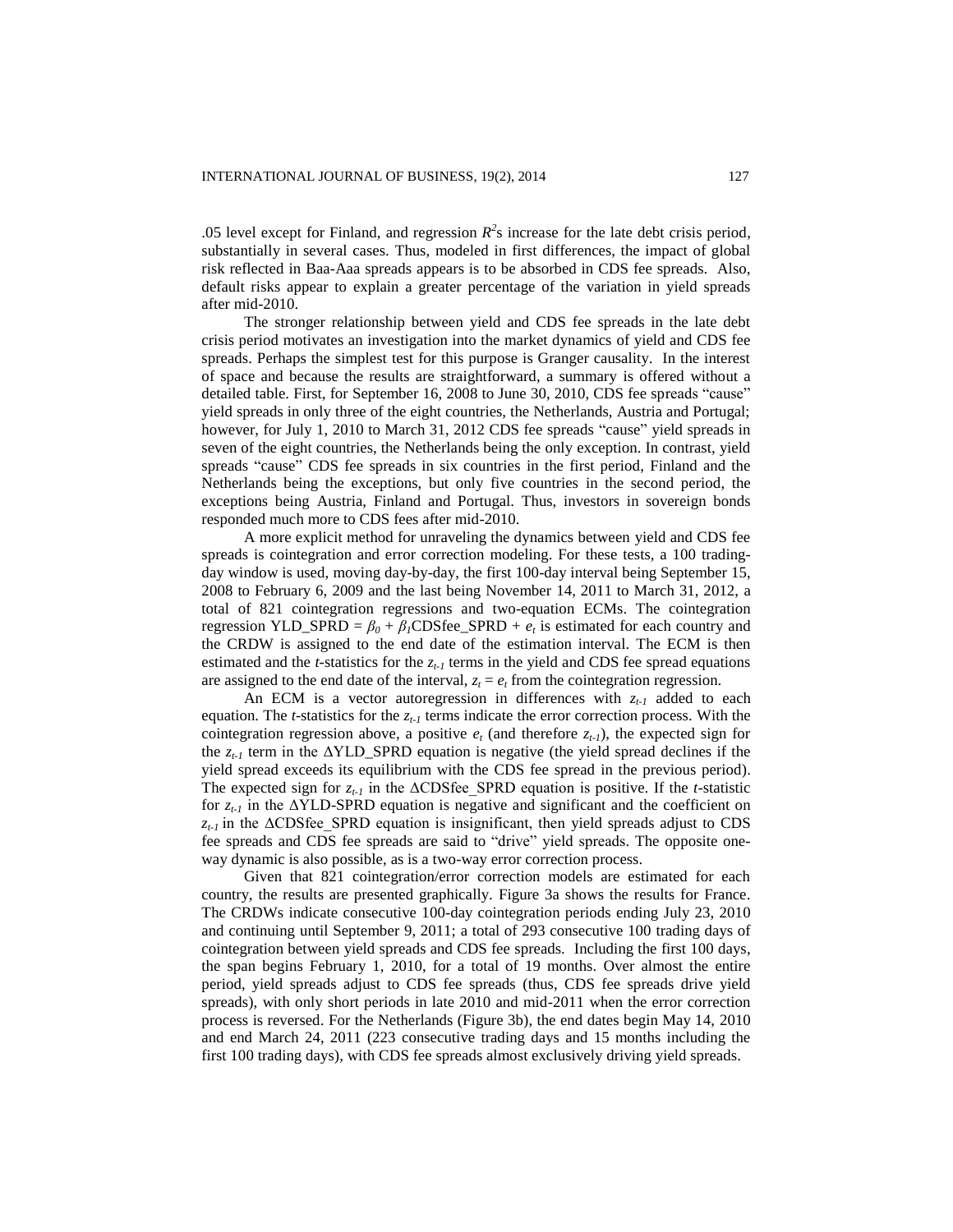

The time interval shown for Austria (Figure 3c) is January 3, 2011 through July 6, 2011 (131 trading days, 11 months including the first 100 days), with CDS fee spreads again driving yield spreads. Figure 3d shows the results for Finland, the time interval being July 12, 2010 to May 10, 2011 (228 trading days, 15 months with the first 100 days). Again, CDS fee spreads drive yield spreads except for a short period in late 2010, when the error correction process is reversed. For Portugal (not shown), the interval of consecutive 100-day cointegrated periods begins April 26, 2010 and ends 55 trading days later on July 12, 2010 (eight months with the first 100 trading days), again with CDS fee spreads exclusively driving yield spreads.

Together, the evidence in this section shows that the Eurozone debt crisis began soon after September 15, 2008. In the early stages of the debt crisis, global risks measured by Baa-Aaa spreads appear to influence Eurozone yield spreads independently of CDS fee spreads, but by mid-2010 Baa-Aaa spreads had returned to 2007 levels and, whether modeled in levels or differences, CDS fee spreads became more strongly related to yield spreads. Examining the time-series dynamics between yield and CDS fee spreads, Granger causality tests indicate CDS fee spreads cause yield spreads in only three of eight countries before June 30, 2010, but seven of eight countries after mid-2010. More importantly, cointegration and error correction analysis shows that, when yield and CDS fee spreads are cointegrated (beginning in mid-2010 in four of five cases), CDS fee spreads almost exclusively drive yield spreads.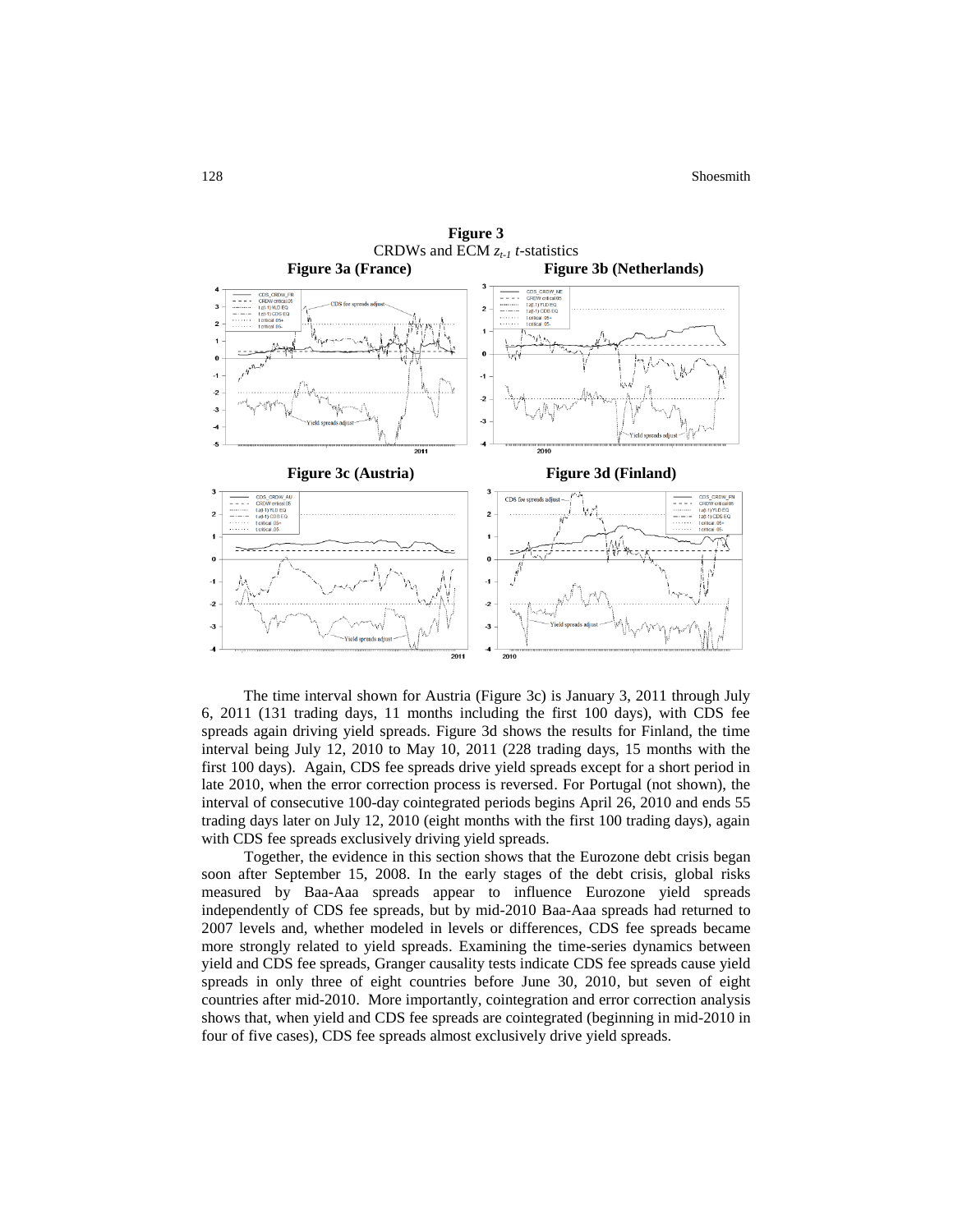# **V. CONCLUSIONS AND FUTURE RESEARCH**

A detailed examination of the Eurozone financial crisis and the debt crisis that followed reveals some interesting and important results. First, the financial crisis occurred in three stages, with financial shocks occurring on July 25, 2007, February 18, 2008 and September 15, 2008, the second breakpoint having not been identified in previous research. Sovereign yields for Germany, France, the Netherlands, and Finland were cointegrated in each of the three stages, with Germany and the Netherlands having the most consistent influence on the other cointegrated yields. Modeling yield spreads over the three cointegrated time periods shows that five Eurozone countries' yields spreads responded to global risks represented by Baa-Aaa spreads, but those for France, the Netherlands, and Finland did not, demonstrating that the four cointegrated rates must be modeled and analyzed separately. Future research into the political/economic attributes of these four countries should reveal some of the key factors required for financial integration.

Examination of the debt crisis indicates CDS fee spreads drive yield spreads. Modeling sovereign yield spreads in both levels and differences shows that the relationship between yield spreads and default risks reflected in CDS fee spreads became stronger after mid-2010. The time-series dynamics between yield and CDS fee spreads are perhaps the most important finding, as these results show that CDS fee spreads drive yield spreads. The strongest evidence is from cointegration and error correction modeling, which shows that when yield and CDS fee spreads are cointegrated, CDS fee spreads almost exclusively drive yield spreads, with little evidence of the reverse. Since CDS fees reflect primarily fiscal fundamentals after mid-2010, it is unlikely that a high degree of financial integration can be achieved without *first* achieving a high degree of fiscal integration in some form, as validated by the CDS market.

#### **ENDNOTES**

- 1. The use of Baa-Aaa spreads as a measure of global risk follows Favero and Missale (2012). Daily Baa and Aaa bond rates are taken from the St. Louis Federal Reserve's FRED database. A CDS is a financial instrument used to insure against the risk of a government default. The buyer of the CDS makes a series of payments (the CDS "spread" or "fee") to the seller and receives a payoff if the loan defaults. Given the many references to spreads in this paper, the CDS payment is referred to here as the CDS fee and the CDS fee spread is the difference between the CDS fee for one country versus that for Germany. CDS fees are obtained from Bloomberg.
- 2. August 9 is also listed on a St. Louis Federal Reserve Bank website chronicling the financial and debt crises. The website is http://timeline.stlouisfed.org/pdf/CrisisTi meline.pdf. The ECB website http://www.ecb.int/ecb/html/crisis.en.html also chronicles events of the Eurozone crises.
- 3. Daily 10-year government bond rates are from Thomson Reuters, obtained on the *Financial Times* website http://markets.ft.com/research/Markets/Data-Archive, last accessed July 30, 2012. Data for Luxembourg are not included in the dataset.
- 4. Like Gonzalo and Granger (1995), critical values are taken from Table 1.1<sup>\*</sup> in Osterwald-Lenum (1992). As Banerjee, Dolado, Galbraith and Hendry (1992, pp.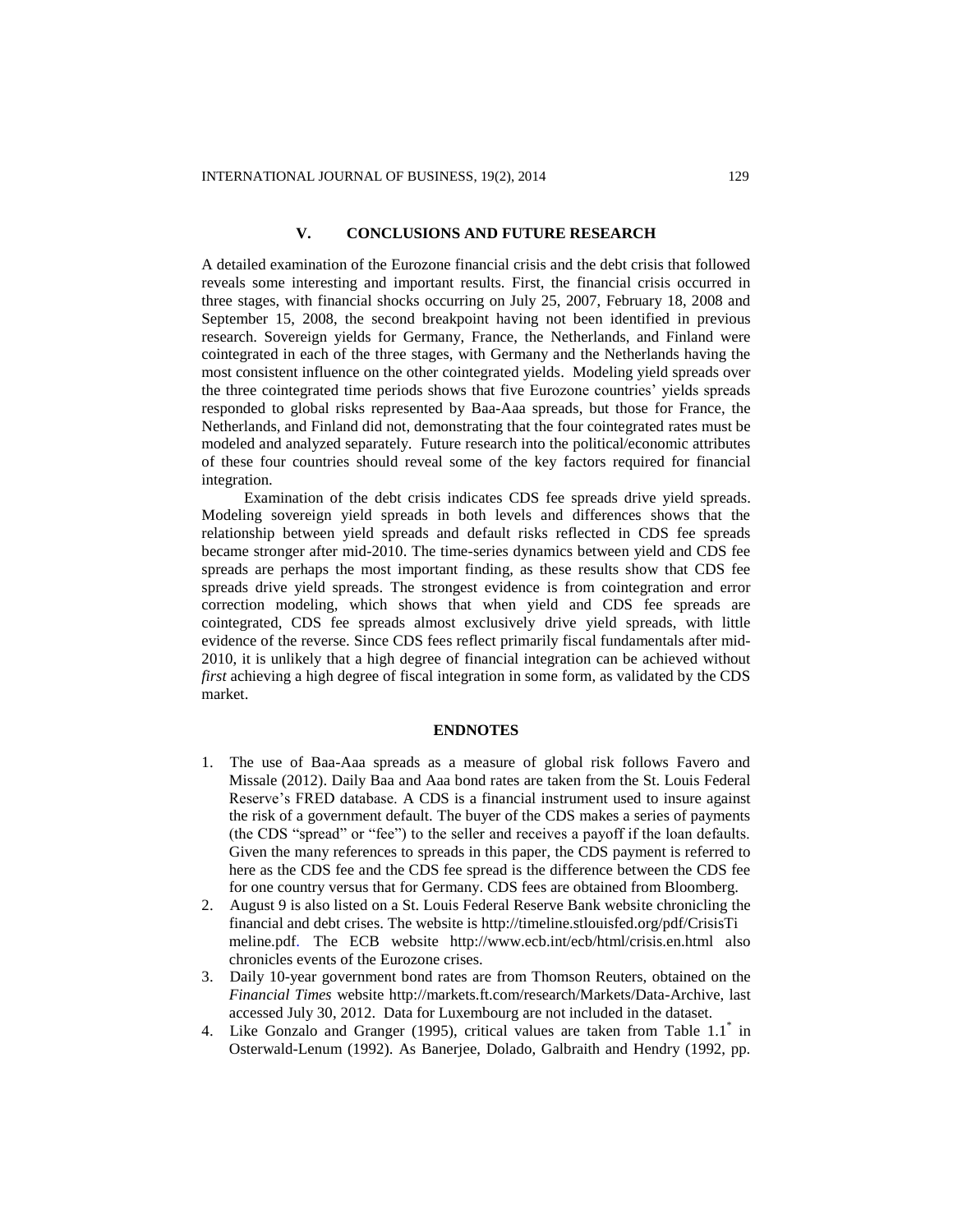271-275) point out, these critical values apply to models where the intercept enters only the error correction model, which is appropriate for models of interest rates.

- 5. For these five countries plus Italy and for each of the time intervals in Table 1, ADF tests indicate that each interest-rate series is I(1) at the .05 level. Also, each of the series is a first-order autoregressive process. Thus, Engle and Granger's (1987) Table II critical values are used.
- 6. The  $\lambda_{\text{max}}$  test is the focus here rather than the trace test, given Johansen and Juselius' (1989, p. 19) conclusion that, "One would, however, expect the power of this procedure [the trace test] to be low, since it does not use the information that the last three eigenvalues have been found not to differ significantly from zero. Thus one would expect the maximal-eigenvalue test to produce clearer cut results." Enders (1995, p. 393) makes a similar conclusion.

#### **REFERENCES**

- Banerjee, A., J. Dolado, J.W. Galbraith, and F.H. David, 1992, *Co-integration, Error Correction, and the Econometric Analysis of Non-stationary Data,* New York: Oxford University Press.
- Beirne, J., 2012, "The EONIA Spread Before and During the Crisis of 2007-2009: The Role of Liquidity and Credit Risk," *Journal of International Money and Finance*, 31, 534-551.
- Bernoth, K., and E. Burcu, 2012, "Sovereign Bond Yield Spreads: A Time-Varying Coefficient Approach," *Journal of International Money and Finance*, 31, 639-656.
- Dickey, D.A., and A.F. Wayne, 1979, "Distribution of the Estimators for Autoregressive Time Series with a Unit Root," *Journal of the American Statistical Association*, 74, 423-431.
- Dickey, D.A., and A.F. Wayne, 1981, "Likelihood Ratio Statistics for Auto-regressive Time Series with a Unit Root," *Econometrica*, 49, 1057-1072.
- Enders, W., 1995, *Applied Econometric Time Series*. New York: John Wiley & Sons.
- Engle, R.F., and C.W.J. Granger, 1987, "Co-integration and Error Correction: Representation, Estimation, and Testing," *Econometrica,* 55, 251-76.
- Eichler, S., and H. Kai, 2012, "Does the ECB Act as a Lender of Last Resort During the Subprime Lending Crisis? Evidence from Monetary Policy Reaction Models," *Journal of International Money and Finance*, 2012, 31, 552-568.
- Favero, C., and M. Alessandro, 2012, "Sovereign Spreads in the Eurozone: Which Prospects for a Eurobond," *Economic Policy*, 27, 231-273.
- Gonzalo, J., and G. Clive, 1995, "Estimation of Common Long-Memory Components in Cointegrated Systems," *Journal of Business and Economic Statistics*, 13, 27-35.
- Jappelli, T., and P. Marco, 2010, "Financial Market Integration Under EMU," in *The Euro - The First Decade*, edited by Marco Buti, Servaas Deroose, Vitor Gaspar, and Joao Nogueira Martins. New York: Cambridge University Press, 315-353.
- Johansen, S., 1988, "Statistical Analysis of Cointegration Vectors," *Journal of Economic Dynamics and Control*, 12, 231-54.
- Johansen, S., and J. Katrina, 1989, *The Full Information Maximum Likelihood Procedure for Inference on Cointegration with Applications*. Institute of Mathematical Statistics Reprint No. 4, University of Copenhagen.